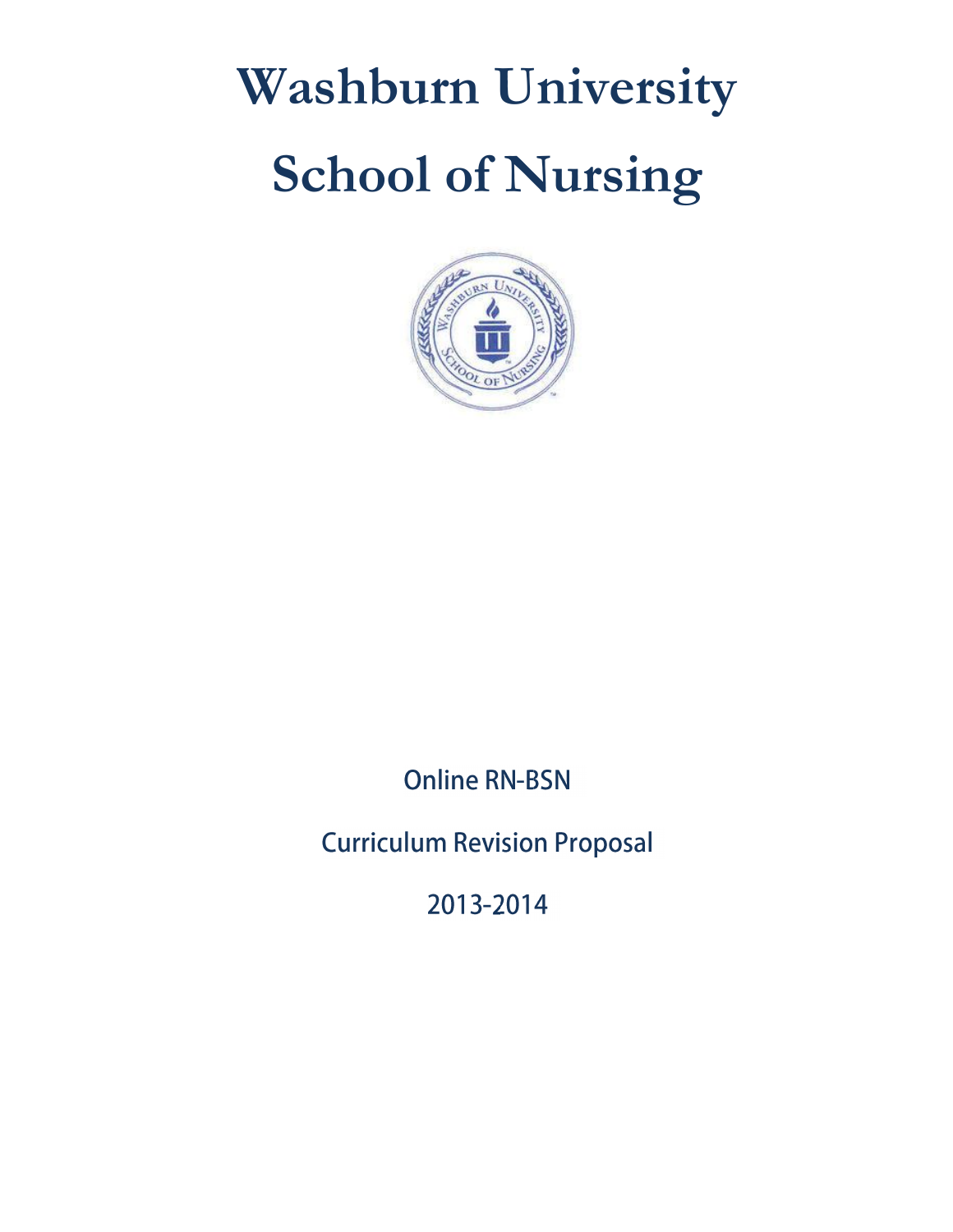## **Washburn University School of Nursing**

Online RN to BSN Curriculum **Revision Program Proposal** 

## **Table of Contents**

Final 10.23.2013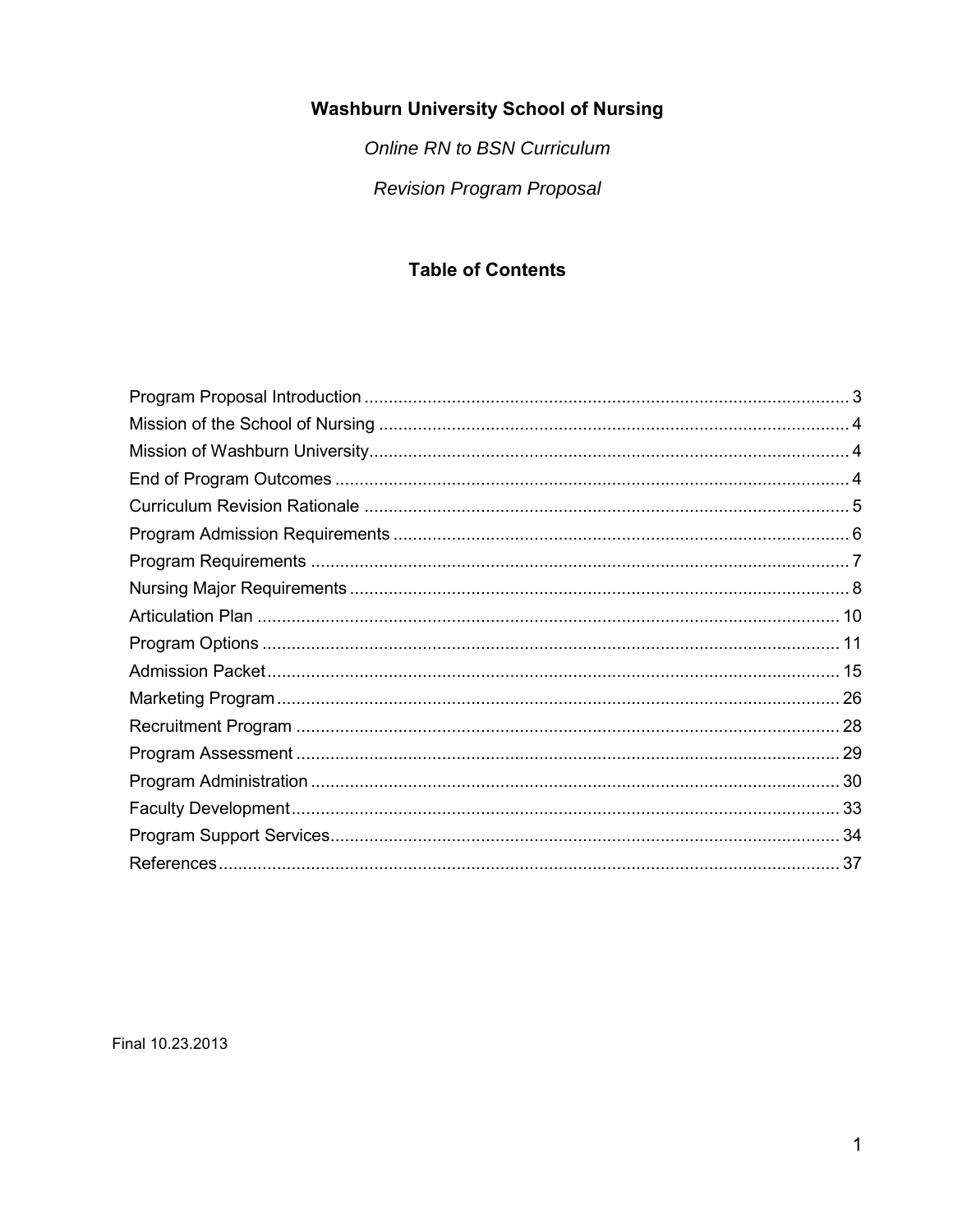## **Washburn University School of Nursing**

*Online RN to BSN Curriculum Revision Program Proposal*  Planned Implementation Fall 2014

## **Major Curriculum Change Request**

| Date:                                                           |                                                                                                                                |
|-----------------------------------------------------------------|--------------------------------------------------------------------------------------------------------------------------------|
| Name of Program:                                                | Online RN to BSN Completion Program                                                                                            |
| Program Administrators:                                         | Dr. Monica Scheibmeir, PhD, ARNP, FAANP<br>Dean - School of Nursing<br>Jeanne Catanzaro, EdD(c), RN<br><b>Program Director</b> |
| Parent Institution:                                             | <b>Washburn University</b>                                                                                                     |
| Level of the Program<br>for which change is<br>being requested: | Undergraduate Bachelor of Science in Nursing                                                                                   |
| Briefly describe the<br>change being requested:                 | A comprehensive revision of the current on-ground<br>RN to BSN program to a fully online delivery model.                       |
|                                                                 | <b>Action Taken</b>                                                                                                            |
| Academic Affairs Subcommittee Review                            | November 4, 2013                                                                                                               |

**Date Date Date** 

Faculty Senate Review

**Date Date Date** 

General Faculty

**Date Date Date**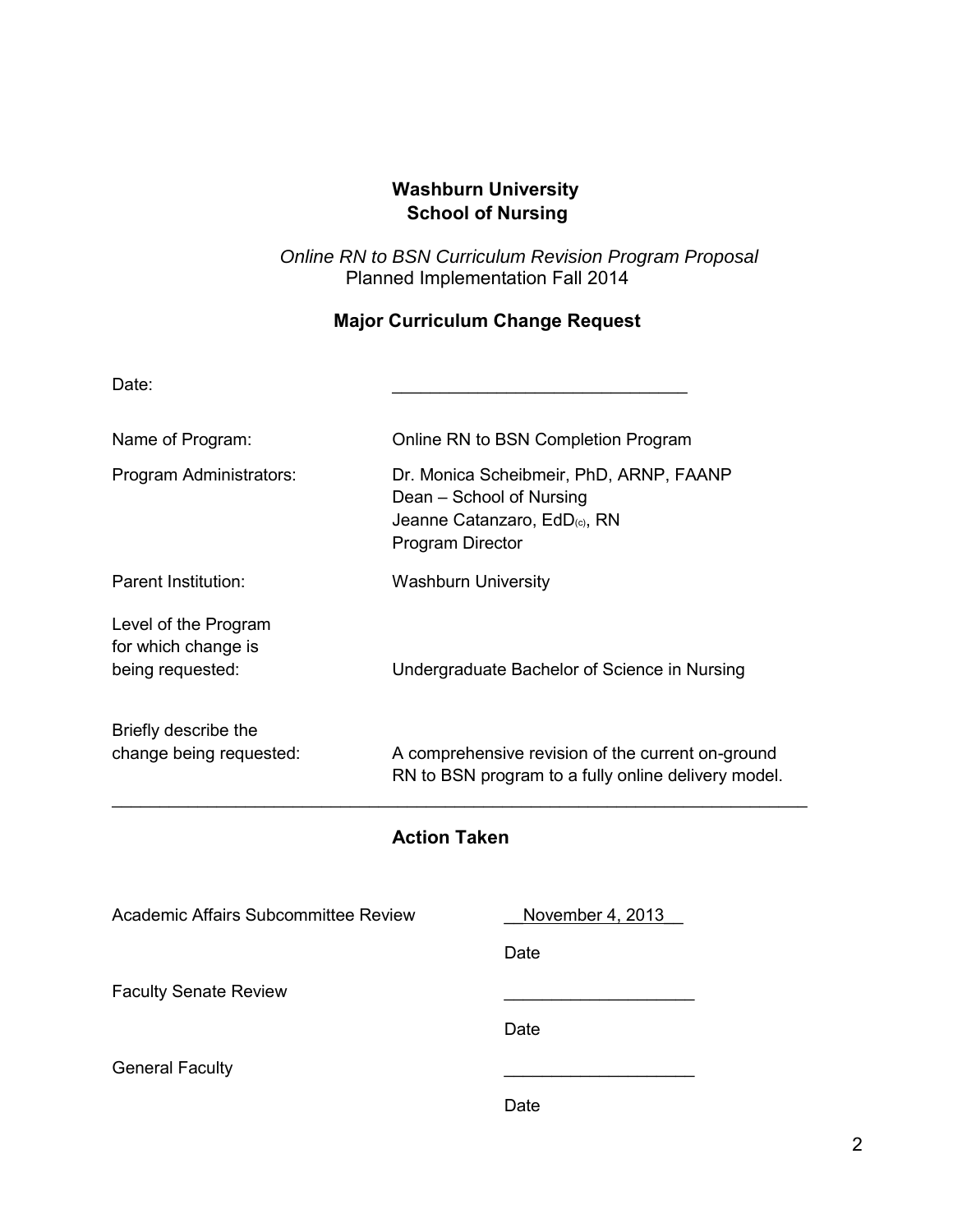## **Washburn University School of Nursing** *RN-BSN Online Curriculum Revision Proposal*

## **Introduction**

Professional nursing is the largest health related occupation with over 3.1 million registered nurses in the United States (American Association of Colleges of Nursing [AACN], 2010). With the approaching implementation of the Affordable Care Act, healthcare is rapidly changing to meet the projected coverage of millions of Americans previously uninsured (Jarzemsky, 2012). According to the U.S. Department of Labor Statistics, the employment of registered nurses is expected to grow 26 percent from 2010 to 2020, faster than the average for all other occupations (Bureau of Labor Statistics, 2012). The trend data suggests that if educational capacity were expanded to meet the demand of expected growth, predicted nursing shortages could be significantly reduced (AACN, 2010).

 The American Nurses Association (ANA) and the AACN support the Bachelor of Science (BSN) degree as the entry level for professional nursing practice (Benner, Sutphen, Leonard, & Day, 2010). Although there is still much discussion regarding entry to practice, it is clear the first degree most often obtained is the Associate Degree in Nursing (ADN). This is best supported by the National Council of State Boards of Nursing (NCSBN) 2012 NCLEX statistics. Of the 150,266 first-time, U.S. educated candidates for licensure, 84,517 (89.32%) graduated from ADN programs as of December, 2012 (NCSBN, 2012).

 The Institute of Medicine (IOM, 2010) in the *Future of Nursing* report has recommended that 80 percent of RNs in the workforce be baccalaureate prepared by 2020. The IOM (2010) further posited over the past decade about growing evidence supporting the educational preparation of nurses at the baccalaureate level and the relationship to improve client outcomes. Despite the call for advancing associate and diploma level education as well as the many available RN to BSN programs, few institutions are offering true "seamless access" with a curriculum actually designed for the experienced RN (IOM, p. 12, 2010; McEwen, White, Pullis, & Krawtz, 2012).

The current literature cites a variety of barriers which preclude nurses from pursuing a BSN degree (McEwen et al., 2012). Most frequently mentioned barriers include:

- geographic location
- employment obligations
- family responsibilities
- cost of tuition
- technology anxiety
- fear of the ability to successfully manage course expectations
- the lack of differentiation of the RN-BSN student from the prelicensure BSN student (McEwen et al., 2012).

Providing an online RN to BSN program eliminates each of these issues by affording flexibility to nurses who might otherwise not continue their education. To counteract these barriers, the RN-BSN program must provide the experienced RN adult learner with a curriculum which builds on his or her current level of knowledge, provides meaningful learning experiences, rigor, and flexibility with attention to his or her career aspirations. Additionally a required student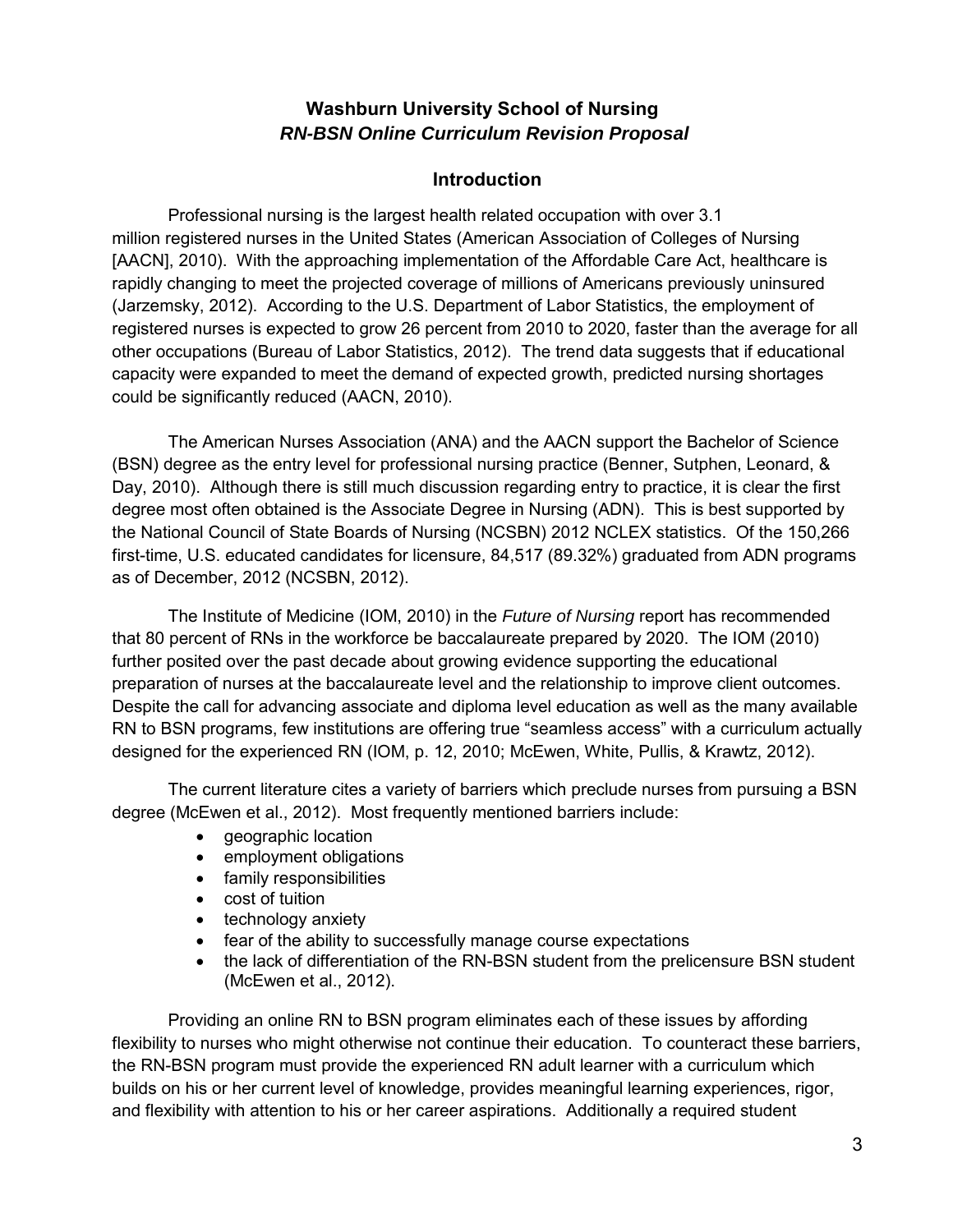orientation program, the provision of essential student services, as well as a plan for retention will assist students to successfully complete an online baccalaureate degree.

## **Mission of the School of Nursing**

- Washburn University School of Nursing emphasizes excellence in teaching that prepares students to value life-long learning as professional nurses who embrace principles of evidence-based practice.
- Washburn University graduates collaborate with communities applying ethical leadership, critical thinking, and technological skills to design caring, innovative health solutions for diverse populations.

## **Mission of Washburn University**

Washburn University enriches the lives of students by providing opportunities for them to develop and to realize their intellectual, academic, and professional potential, leading to becoming productive and responsible citizens. We are committed to excellence in teaching, scholarly work, quality academic and professional programs, and high levels of faculty-student interaction. We develop and engage in relationships to enhance educational experiences and our community.

The mission of the School of Nursing is aligned with the broader mission of the university. The emphasis on student enrichment, life-long learning, quality academic programs, and a focus on innovation provided the backdrop for the proposed online RN-BSN curricular changes.

## **End of Program Outcomes**

At the completion of the nursing program, the new graduate:

- 1. Apply principles of leadership to deliver quality patient care in complex systems.
- 2. Integrate evidence, clinical judgment, interprofessional perspectives, and patient preferences in the planning, implementation, and evaluation of patient care.
- 3. Demonstrate skill in using patient care technologies, information systems, and communication devices to support quality nursing practice.
- 4. Practice strategies to change local and global health policy by influencing sociocultural, economic, legal, and political systems.
- 5. Integrate interprofessional communication patterns into nursing practice.
- 6. Participate with community partners in clinical prevention and population-focused interventions that are timely, effective, safe, efficient, equitable, and patientcentered.
- 7. Incorporate professional values in formulation of ethical comportment and personal accountability for nursing practice.
- 8. Integrate knowledge, skills, and attitudes necessary for baccalaureate generalist nursing practice. (Revised Spring 2013)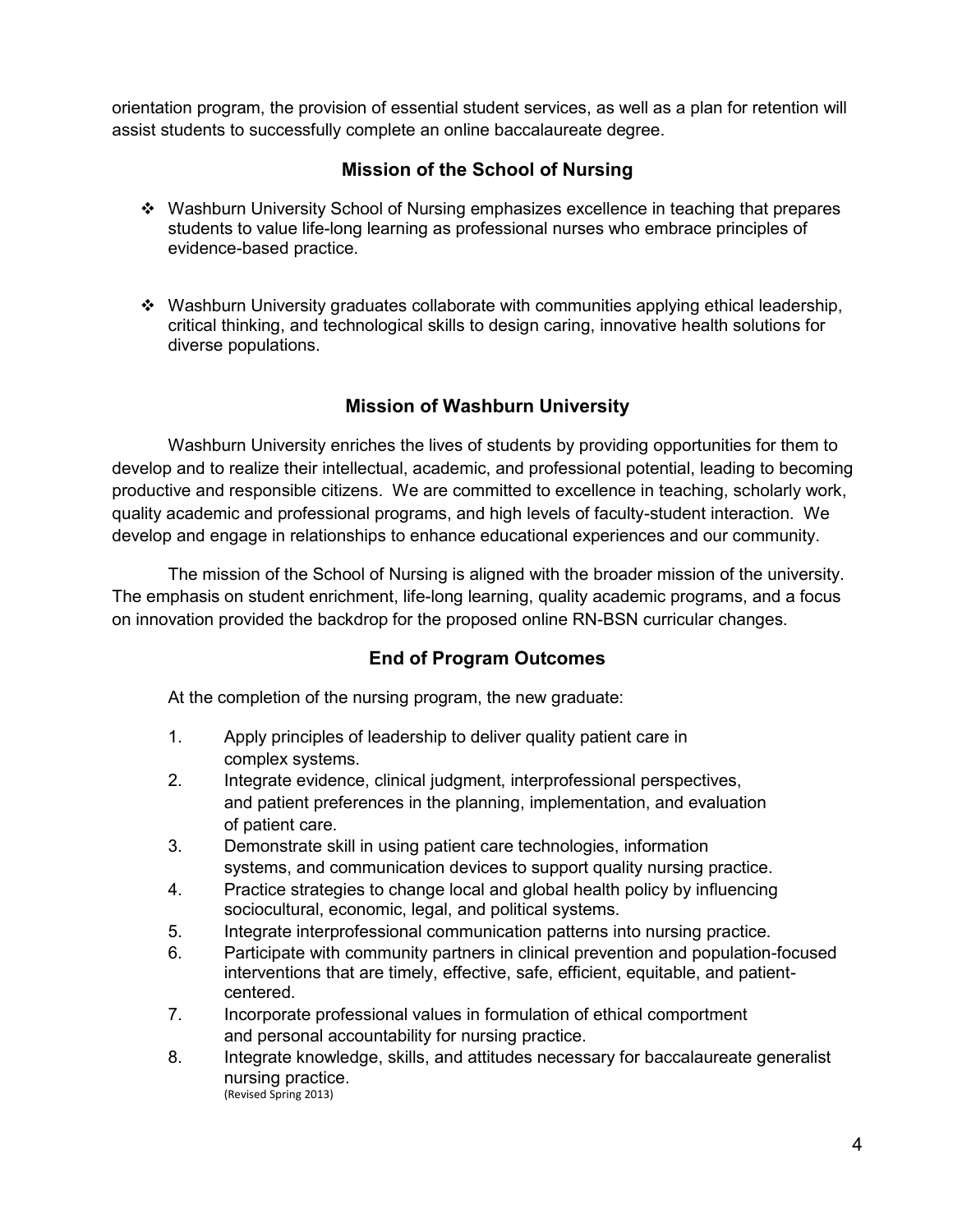## **Curriculum Revision Rationale**

The tenth annual report on the state of online learning in U.S. higher education clearly indicates online learning continues to grow at a significantly faster rate than overall higher education enrollment (Allen & Seaman, 2013). The most recent statistics indicate almost **7 million** students were taking online courses in the 2011/2012 academic year (Allen & Seaman, 2013). Of the reporting educational institutions, 69 percent indicated online education is a vital component of the overall strategic plan. In terms of program discipline, healthcare related professions have demonstrated a steady growth in online enrollment and are expected to continue to do so (Allen & Seaman, 2011).

With the expected trends in nursing, the need for developing opportunities for associate degree and diploma nurses to complete a BSN is paramount. According to the AACN (2012), 77 percent of employers have indicated a strong preference for the BSN in their current hiring practices and those institutions with Magnet status require the BSN degree. The enrollment in BSN completion programs has increased 288 percent over the past nine years and this trend is expected to continue (AACN, 2012).

In 2008, the AACN published the *Essentials of Baccalaureate Education for Professional Nursing Practice* (Essentials). The Essentials evolved from the Institute of Medicine (IOM) recommendations for core knowledge required of healthcare professionals and Quality and Safety Education for Nurses (QSEN). The new standards in the Essentials emphasize nine outcomes as the support for baccalaureate education. The nine Essentials include:

- A liberal education as the foundation for practice.
- Provision of high quality healthcare through skills and knowledge in leadership, quality improvement, and client safety.
- Professional practice is based on interpretation of current evidence and research.
- Comprehension of financial and regulatory healthcare policies within the healthcare system.
- Provision of professional collaboration and communication with the healthcare team to deliver safe, quality client care.
- Health promotion and disease prevention.
- Integrity, dignity, autonomy, altruism, and social justice are central to the profession of nursing.
- Preparation for generalist practice with populations across the lifespan and healthcare environments.

In summary, the proposed RN to BSN program is developed on the foundation of the AACN Baccalaureate Essentials inclusive of the recommended provision for practice experiences. The RN-BSN program is based upon the principles of adult learning with consideration for affordable tuition, flexible plans of study, support services to assist with retention, and meaningful real world learning grounded in experience. The subject matter of the RN-BSN program relates to professionalism, quality improvement, evidence-based practice, informatics, and leadership. The Washburn University RN-BSN program will be the exemplar of what all RN-BSN programs should look like.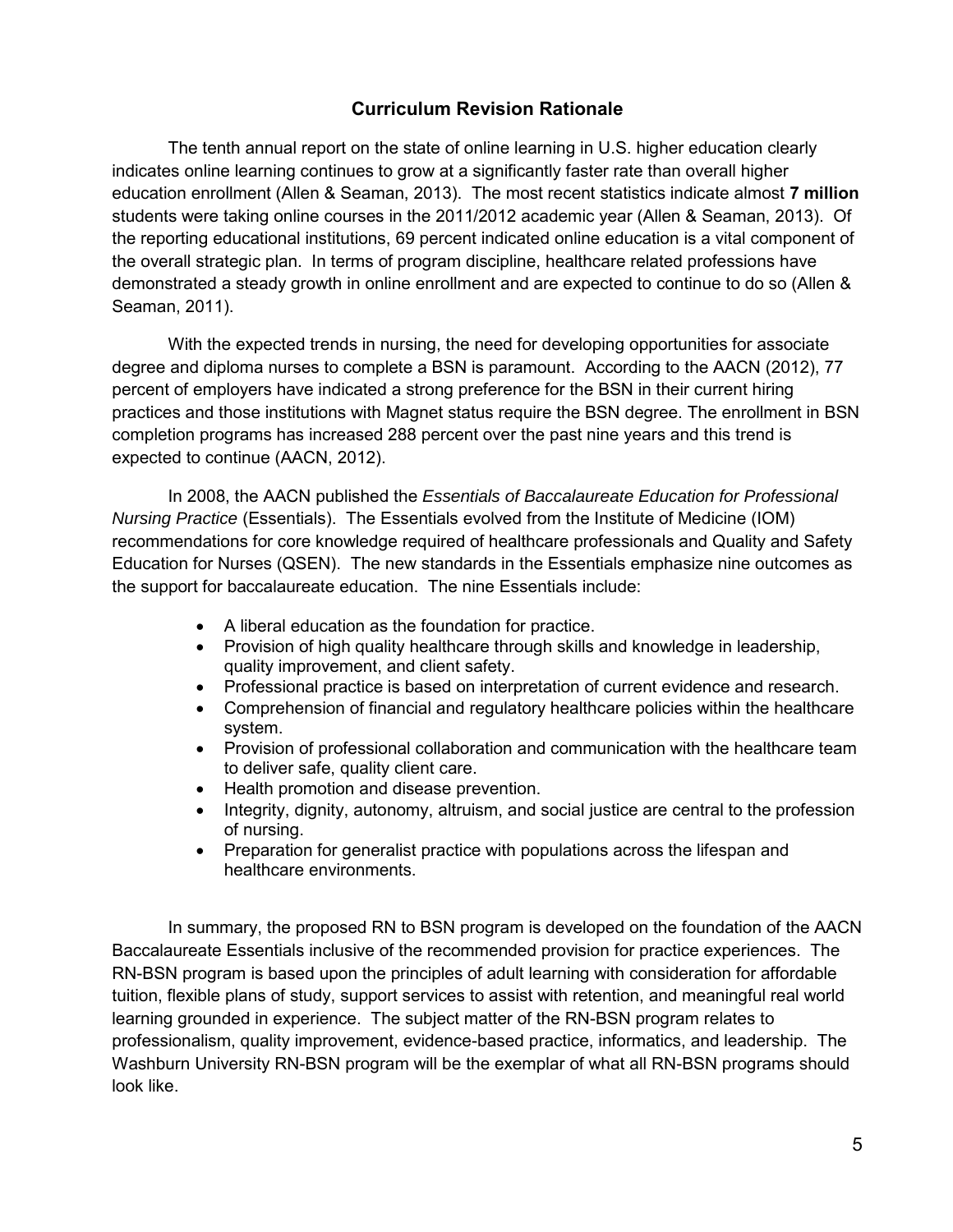## **Program Admission Requirements**

Successful completion of the online application package inclusive of the following requirements is necessary for admission:

- Washburn University application
- Washburn University School of Nursing RN-BSN application
- Graduate of an approved/accredited associate degree or diploma nursing program.
- Official transcripts from each higher education institution attended.
- Minimum cumulative GPA of 2.5 on a 4.0 scale.
- Copy of current active, unencumbered, valid license as an RN in the practicing state(s).
- Two letters of recommendation from professional or academic individuals.
- Background Check.
- Employment Verification.
- Current resume.
- Completion of all required prerequisite courses with a grade of C or better.
- International students must have a TOEFL score of 550 (paper) or 213 (computer) with **no** subscore under 50. TOEFL test takers *after September 24, 2005*, who take the revised TOEFL will be admitted with a speaking sub-score of 23, writing sub-score of 20, and reading and listening scores of 21 or higher, and a combined score of 85 or higher.
- Documentation of health clearance requirements.\*\*
- Documentation of health insurance coverage.\*\*
- Documentation of liability insurance coverage.\*\*
- Copy of current certification in Healthcare Provider CPR including adult, child, infant CPR with AED. Computer generated courses are not acceptable.\*

*(\*\* These four documents are required for practicum courses only. Student must provide this information prior to beginning practicum rotations or will not be allowed to progress further.)* 

Potential candidates must complete all parts of the application to be considered. Applications may be submitted per the following **closing** dates:

- **April 1st** for fall I session admission
- **September 1st** for spring I session admission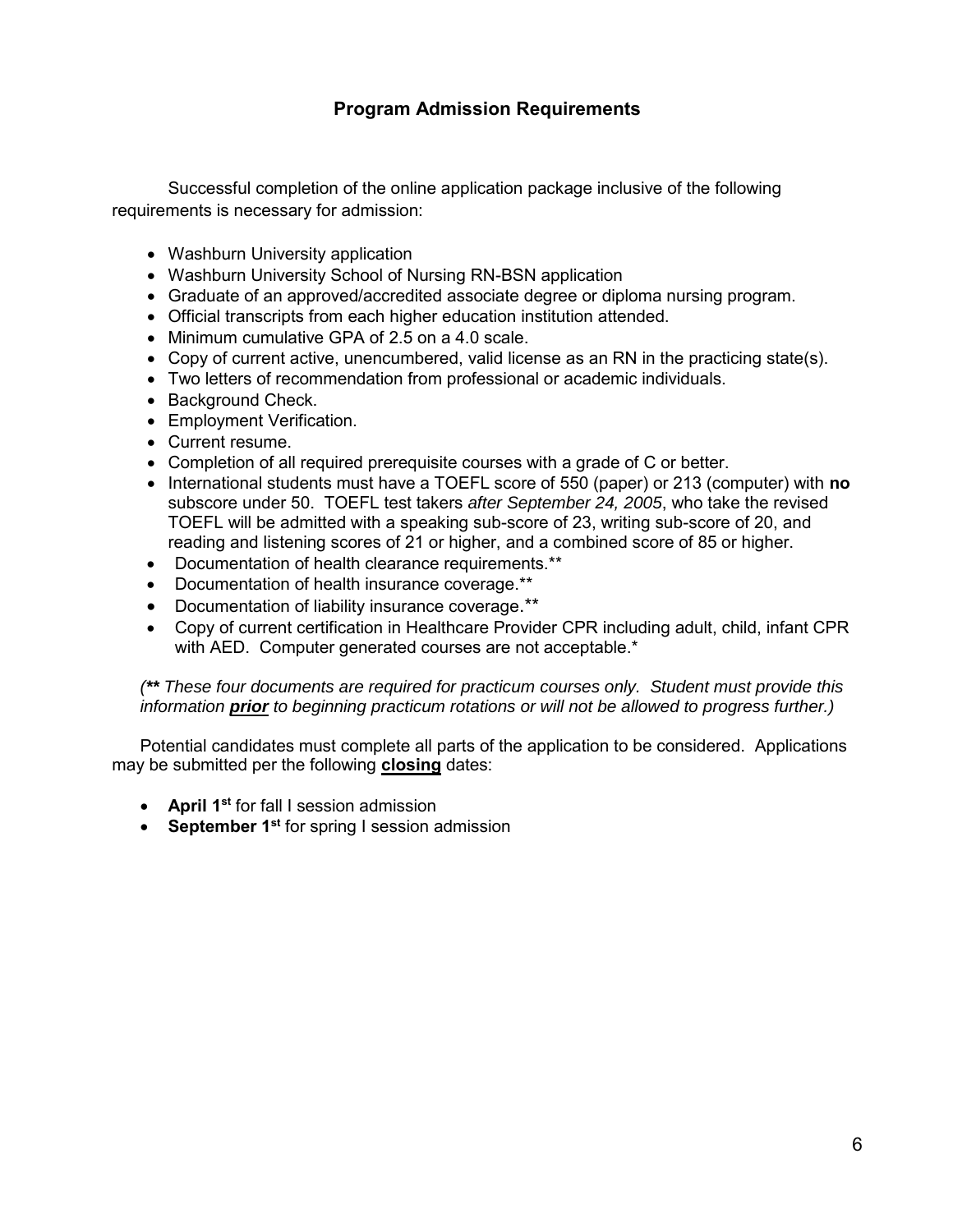## **Program Requirements**

#### **I. General Education Requirements:**

The credit hours to be transferred for general education requirements will be determined by the review of student transcripts.

- A. Humanities: **9** credit hours in **two** subject areas
	- (3 credit hours from Music, Art, or Theatre) English Philosophy Religion **Music**  Art Mass Media Modern Foreign Language **Theatre Communication**
- B. Social Sciences: **9** credit hours General Psychology (3) General Sociology (3) Elective (3)
- C. Natural Sciences and Mathematics: **23** credit hours Introduction to Biology (4-5) Human Anatomy (4) Human Physiology (4) General Chemistry (4-5) Microbiology (4) Statistics (3)
- **II. Supporting Courses: 6** credit hours Nutrition (3)

Human Development (3)

**III. University Requirements: 9 credit hours** 

Freshman Composition – EN101 (3) Junior Composition – EN300 (3) College Math – MA112 or Algebra – MA116 (3)

- **IV. Unrestricted Electives: 4** credit hours
- **V. Nursing Major Courses and Correlates: 30** credit hours
- **VI. Associate Degree Nursing Transfer Credit: 31-37** credit hours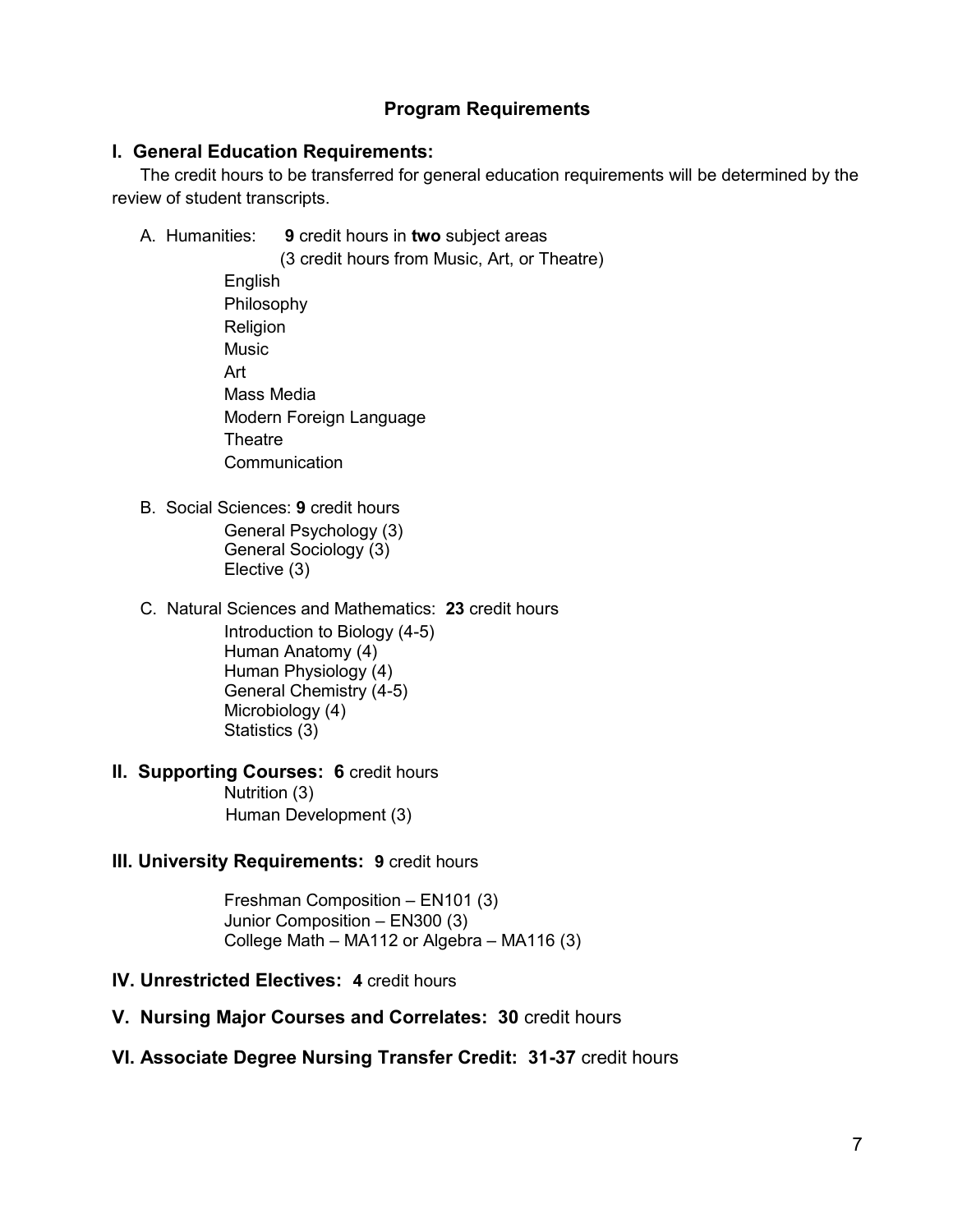## **Nursing Major Requirements: 28** credit hours

## **NU305 Applied Pharmacology for RNs. (3 hrs.)**

This course builds on previously learned knowledge of anatomy, physiology, chemistry, and genetics. The course introduces concepts of pharmacologic therapy for collaborative nursing practice. Selected medication categories are studied with emphasis on nursing responsibility, accountability, and safety. Case study based critical thinking exercises further focuses learning on lifespan issues, patient assessment, and therapeutic response.

## **NU317 Health Assessment for RNs I. (2 hrs.)**

This course focuses on the complete health assessment, the nursing process, and its relationship to the prevention and early detection of disease in patients across the life span. This course expands existing skills and knowledge processes of health assessment to include: interviewing, history-taking, and physical assessment. Dominant models, theories, and perspectives are used to explain health behavior and considered in relation to evidence-based health promotion and health education strategies. Students are also expected to identify and apply pathophysiological principles to selected health issues across the lifespan. Incorporated throughout the course is the importance of communication and collaboration across culturally diverse urban populations.

#### **NU319 Health Assessment for RNs II. (2 hrs.)**

This course focuses on the complete health assessment, the nursing process, and its relationship to the prevention and early detection of disease in patients across the life span. This course expands existing skills and knowledge processes of health assessment to include: interviewing, history-taking, and physical assessment. Dominant models, theories, and perspectives are used to explain health behavior and considered in relation to evidence-based health promotion and health education strategies. Students are also expected to identify and apply pathophysiological principles to selected health issues across the lifespan. Incorporated throughout the course is the importance of communication and collaboration across culturally diverse urban populations.

Prerequisite NU317 Health Assessment for RNs I

#### **NU321 Professional Transformation (1 hr.)**

Introduction to professional nursing expectations. Learning to establish therapeutic relationships as the foundation of professional nursing practice and personal accountability. The communication theory of TEAMSTEPPS will be incorporated throughout the course. The value of self-care and reflection in relation to professional transformation is also explored.

## **NU323 Pathophysiology I. (2 hrs.)**

This course focuses on the basic concepts of the pathological factors that influence the disease process. Emphasis is on understanding the disruptive mechanisms that impact normal cell function and the physiological responses to the disease process. Risk factors and disease prevention are discussed to provide a foundation for health promotion, risk reduction, and disease management.

Prerequisite or taken concurrently NU317 Health Assessment for RNs I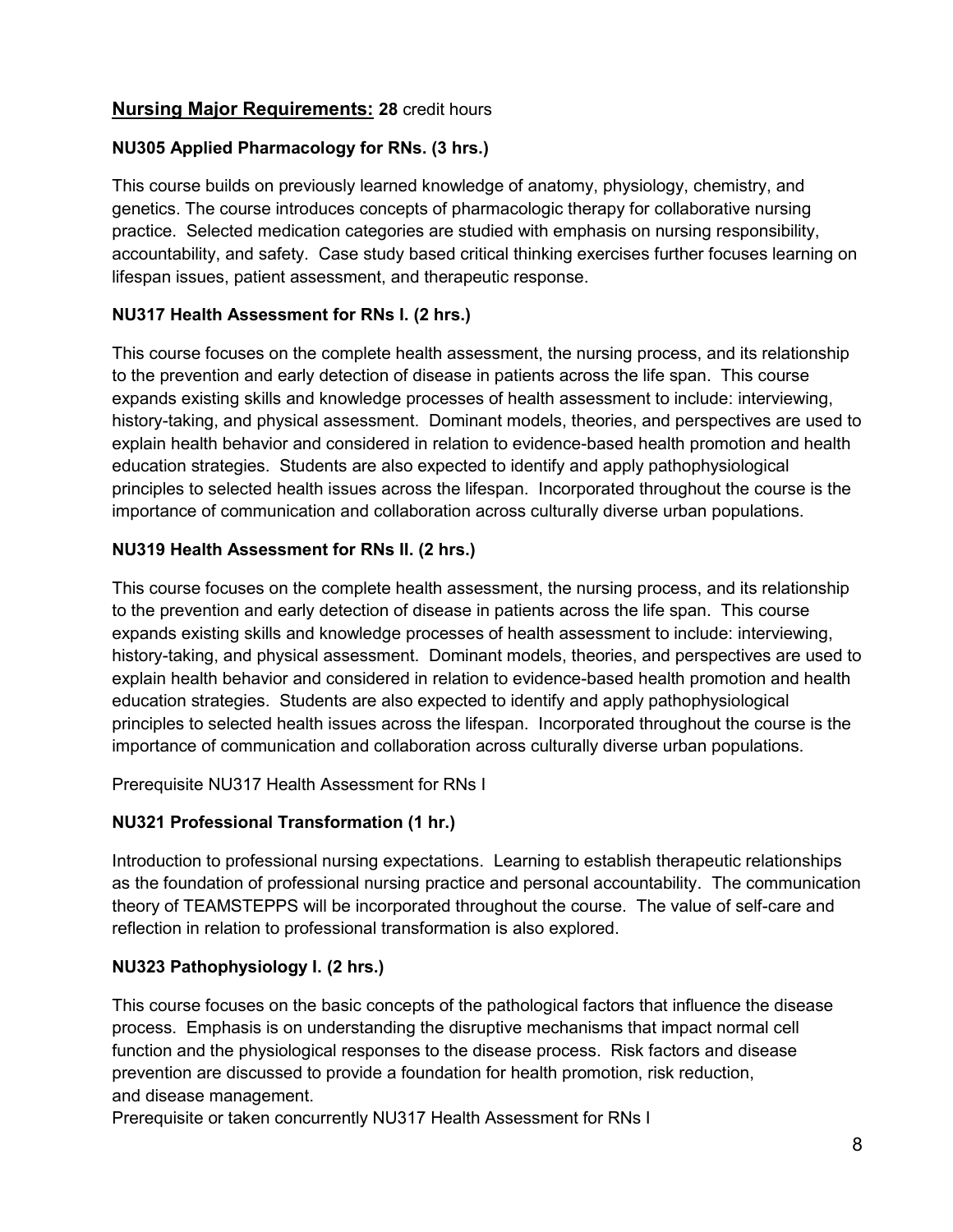## **NU327 Pathophysiology II. (2 hrs.)**

This course presents the pathophysiology of the most common alterations according to body system. The course focuses on the pathophysiology and clinical manifestations of the most common diseases of a specific organ system. Risk factors and disease prevention are discussed to provide a foundation for health promotion, risk reduction, and disease management. Prerequisite NU323 Pathophysiology I

Prerequisite or taken concurrently NU319 Health Assessment for RNs II

#### **NU329 Introduction to Nursing Informatics (2 hrs.)**

This course provides a systematic application of information and computer technology to related nursing practice. Emphasis is on integrating nursing practice systems and information technology. Examination of the evolution, future, and role of nursing informatics is discussed.

#### **NU341 Evidence-based Nursing (2 hrs.)**

This course emphasizes appraisal of research studies as the foundation for evidence-based nursing practice.

#### **NU451 Leadership, Management, & Health Policy (2 hrs.)**

Leadership skills that emphasize ethical and critical decision-making, initiating and maintaining effective working relationships, communication and collaboration within interprofessional healthcare teams, care coordination, delegation, and developing conflict resolution strategies. A basic understanding of complex systems and the impact of power, politics, policy, and regulatory guidelines to these systems.

#### **NU463 Quality & Safety in Healthcare (2 hrs.)**

System leadership, quality improvement, and safety concepts are presented to promote high quality nursing practice in healthcare settings. Emphasis is placed on the application of evidencebased knowledge from the contemporary sciences and communication with interprofessional healthcare team members.

#### **NU467 Clinical Prevention & Population Health Management/Practicum (4 hrs.)**

This population focused nursing course will use the ecological model to explore the determinants of health of aggregates, communities, and populations. Emphasis on public health science and epidemiology principles will guide students in the identification of the social, cultural, environmental, and legislative issues within complex community systems. During the practicum, students will examine clinical prevention and health promotion strategies for effectiveness, efficiency and equity, work collaboratively with other health care professionals to identify resources and strategies that contribute to the population overall health status.

#### **NU495 Leadership Capstone Seminar/Practicum (4 hrs.)**

Students will integrate all previous theoretical and clinical learning in a role not experienced within his/her current job. Clinical experience consolidates leadership skills to practice coordination and delegation of care. Seminars assist the student to process the clinical experience and focus on ethical, leadership, management, and practice issues.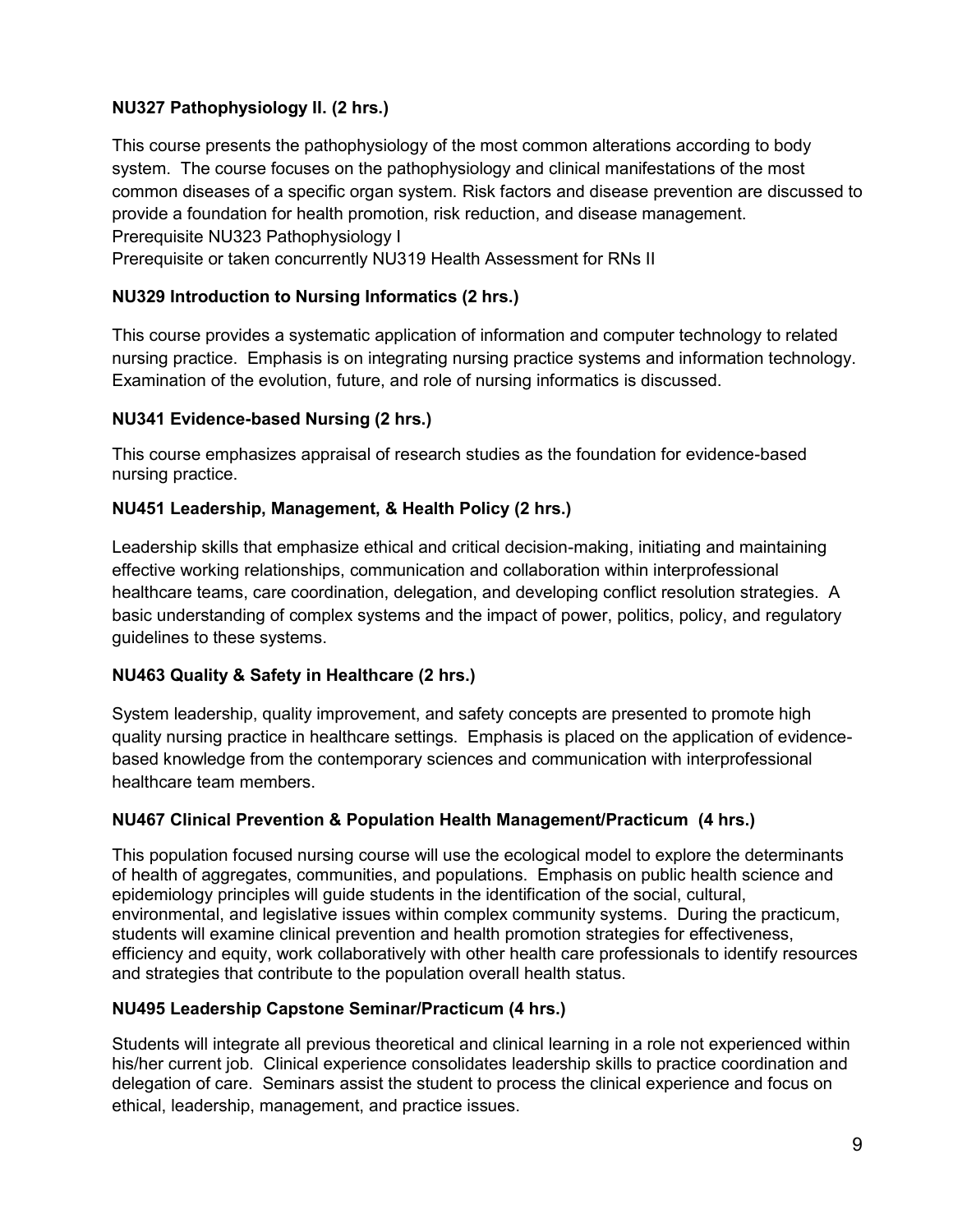## **Online Program Requirements: 2** credit hours

#### **NU103 Power Up: Success for Online Learners (1 hr.)**

This course focuses on preparing students to for success in the online learning environment. Designed to introduce the student to the Washburn University learning management system and procedures for navigating, available support services, time management skills, strategies for learning online, netiquette, and self-assessment of learning styles. Students will validate computer literacy and confirm they have the proper technology to work within online courses.

## **IS172 Advanced Research Strategies for RNs (1 hr.)**

Designed to introduce and improve advanced research strategies for nursing majors. Students will focus on and create artifacts related to nursing research.

## **Articulation Plan**

Washburn University's RN-BSN program is in compliance with the Kansas Statewide Nursing Articulation Plan. Associate degree and diploma graduates of accredited programs may articulate into the program having met all prerequisite requirements. Prospective students *may* receive up to 37 hours of credit from completion of his/her nursing program. All other courses will be subject to evaluation of transcripts for transfer credit.

Kansas Nursing Articulation Model:

Associate Degree or Diploma Graduates to the Bachelor of Science in Nursing Degree (BSN). Articulation Criteria:

- Must meet program admission requirements
- Must be a graduate of a Kansas program
- Must validate previous nursing information when required through the NCLEX-RN, by testing, escrow, or portfolio according to the program policy.

| Variables:              | 0-5 years after<br>graduation                                                             | 6-10 years after<br>graduation                                                                                                                        | More than 10 years<br>after graduation                                                                                                                         |  |
|-------------------------|-------------------------------------------------------------------------------------------|-------------------------------------------------------------------------------------------------------------------------------------------------------|----------------------------------------------------------------------------------------------------------------------------------------------------------------|--|
| Nursing credits:        | No validation required<br>if holds current RN<br>license. No work<br>experience required. | No validation required<br>if holds current RN<br>license. College may<br>require 1000 hours<br>nursing work<br>experience during last<br>three years. | Validation required.<br><b>Current RN license</b><br>required. College<br>may require 1000<br>hours nursing work<br>experience during<br>the last three years. |  |
| Non-nursing<br>credits: | May be transferred<br>from colleges subject<br>to BSN program<br>policies.                | May be transferred<br>from colleges subject<br>to BSN program<br>policies.                                                                            | May be transferred<br>from colleges<br>subject to BSN<br>program policies.                                                                                     |  |
| Out-of-State graduates: | (regardless of time since graduation)                                                     | Nursing credits: Evaluated individually by the<br>admitting BSN program.<br>Non-nursing credits: Transferred according to<br>BSN program policies.    |                                                                                                                                                                |  |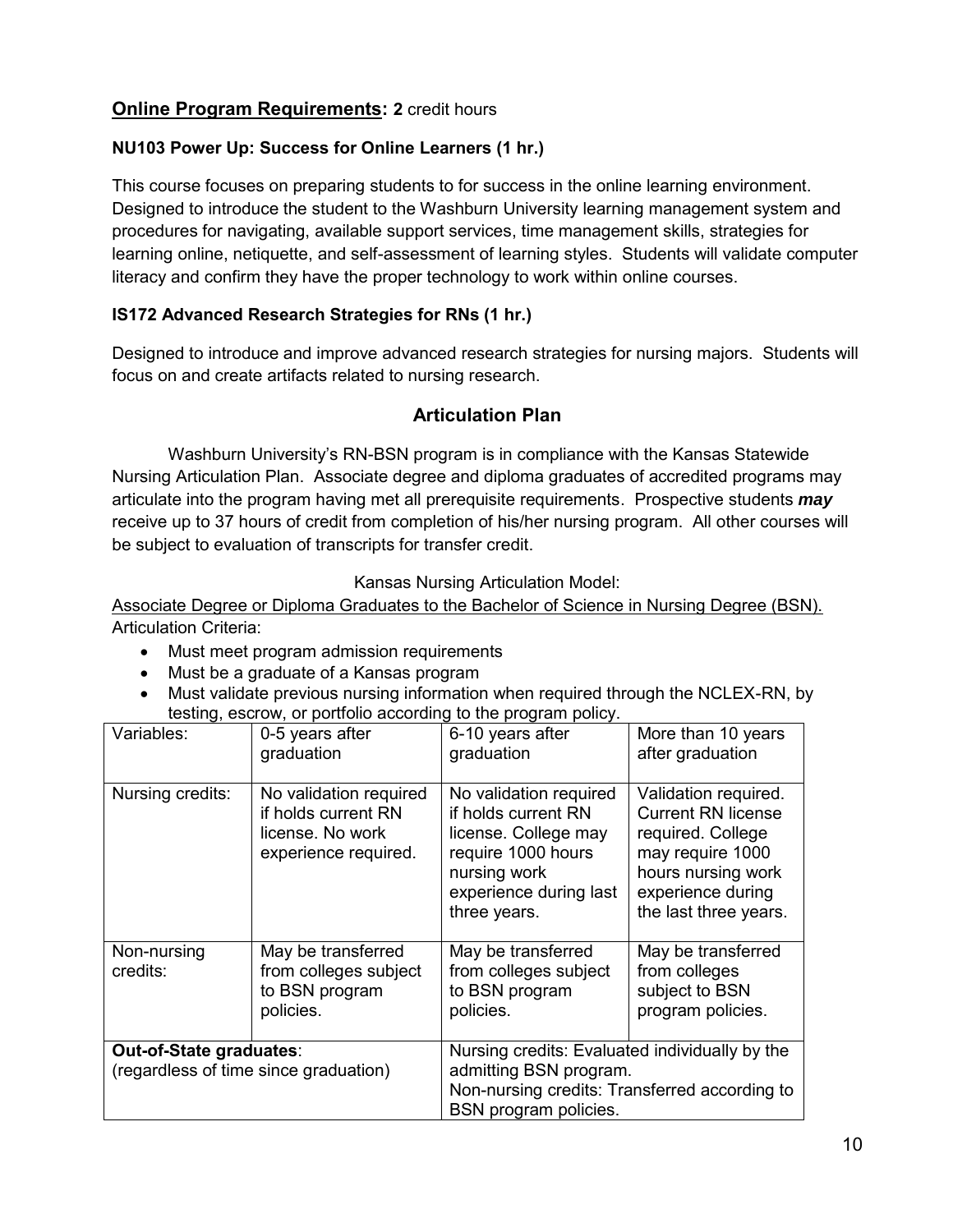#### WASHBURN UNIVERSITY RN-BSN COMPLETION PROGRAM **Program Options**

## **Full-time Plan of Study**

#### **PRE-FALL SESSION** – 4 weeks

NU103 Power Up: Success for Online Learners 1 hr. (*Online RN-BSN Orientation*)

#### **FALL I SESSION** – 8 weeks

NU305 Applied Pharmacology for RNs. 3 hrs. (Other elective if transfer pharmacology) NU321 Professional Transformation 1 hr. IS172 Advanced Research Strategies in Nursing 1 hr.

#### **FALL II SESSION** – 8 weeks

NU317 Health Assessment for RNs I. 2 hrs. NU323 Pathophysiology I. 2 hrs. NU329 Introduction to Nursing Informatics 2 hrs.

#### *(Four week break)*

#### **SPRING I SESSION** – 8 weeks

NU319 Health Assessment for RNs II. 2 hrs. NU327 Pathophysiology II. 2 hrs. NU341 Evidence-based Nursing 2 hrs.

#### **SPRING II SESSION** – 8 weeks

NU451 Leadership, Management, & Health Policy 2 hrs. NU467 Clinical Prevention & Population Health Management/Practicum 4 hrs.

#### **SUMMER SESSION** – 8 weeks

NU463 Quality & Safety in Healthcare 2 hrs. NU495 Leadership Capstone Seminar/Clinical Practicum 4 hrs.

Total of 30 hours in 44 weeks including orientation *Program completion in less than 12 months*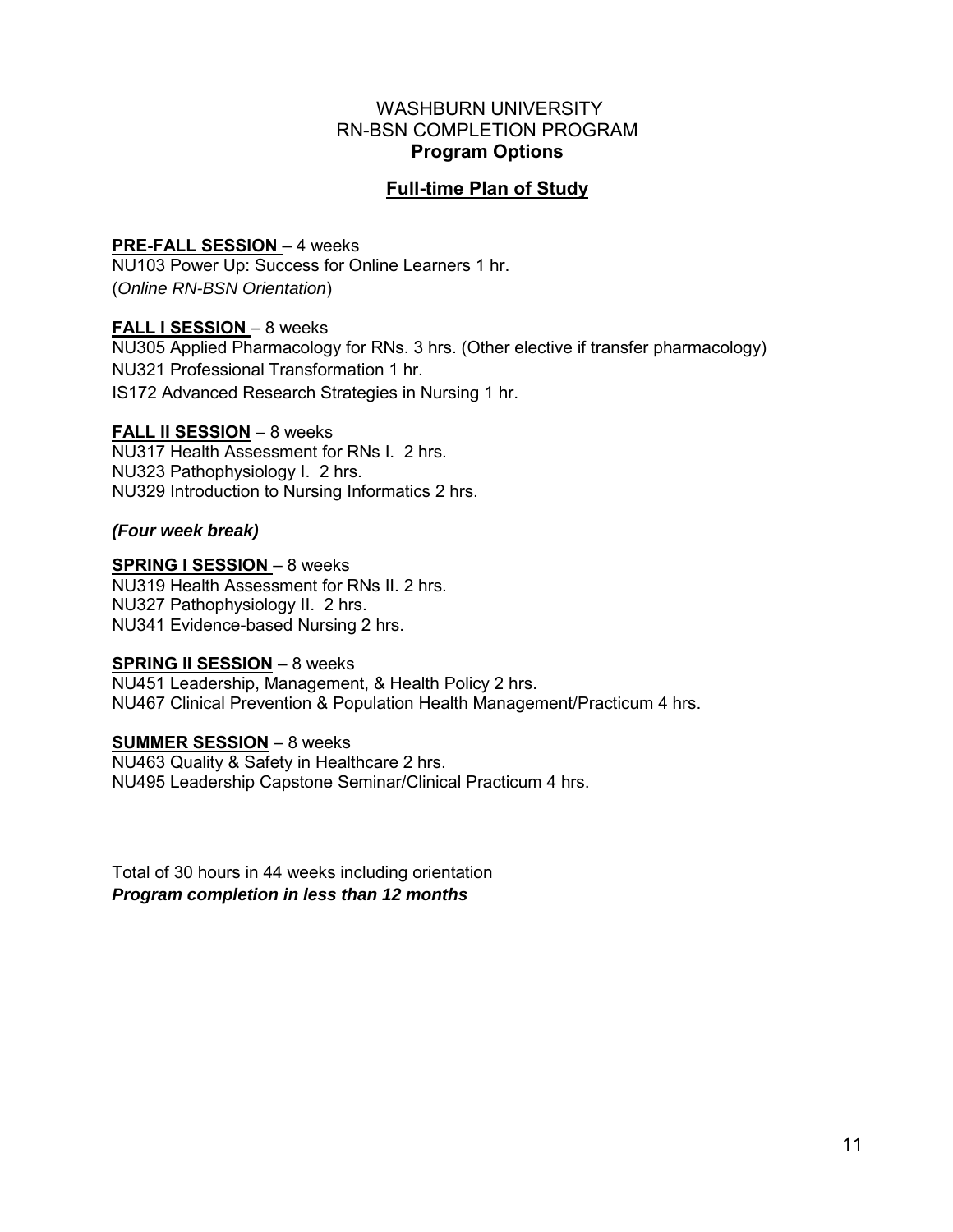## WASHBURN UNIVERSITY RN-BSN Completion Program

| <b>Full-time Plan of Study</b>                        |                |                                                                                       |                |                                                                |                |
|-------------------------------------------------------|----------------|---------------------------------------------------------------------------------------|----------------|----------------------------------------------------------------|----------------|
| <b>PRE-FALL SESSION</b>                               |                | <b>FALL SESSION I</b>                                                                 |                | <b>FALL SESSION II</b>                                         |                |
| <b>Course</b>                                         | <b>Credits</b> | <b>Course</b>                                                                         | <b>Credits</b> | <b>Course</b>                                                  | <b>Credits</b> |
| NU103 Power Up:<br><b>Success for Online Learners</b> | 1              | NU305 Applied<br><b>Pharmacology for RNs</b>                                          | 3              | <b>NU317</b><br><b>Health Assessment for RNs I</b>             | $\mathbf{2}$   |
|                                                       |                | NU321 Professional<br><b>Transformation</b>                                           | $\overline{1}$ | <b>NU323 Pathophysiology I</b>                                 | $\mathbf{2}$   |
|                                                       |                | <b>IS172 Advanced Research</b><br><b>Strategies in Nursing</b>                        | 1.             |                                                                | 2              |
|                                                       |                | Four week break between Fall & Spring                                                 |                |                                                                |                |
| <b>SPRING SESSION I</b>                               |                | <b>SPRING SESSION II</b>                                                              |                | <b>SUMMER SESSION</b>                                          |                |
| <b>Course</b>                                         | <b>Credits</b> | <b>Course</b>                                                                         | <b>Credits</b> | <b>Course</b>                                                  | <b>Credits</b> |
| NU319 Health<br><b>Assessment for RNs II</b>          | $\overline{2}$ | NU451 Leadership,<br><b>Management &amp; Health Policy</b>                            | $\mathbf{2}$   | NU463 Quality &<br><b>Safety in Healthcare</b>                 | $\mathbf{2}$   |
| <b>NU327 Pathophysiology II</b>                       | $\overline{2}$ | <b>NU467</b> Clinical Prevention &<br><b>Population Health Management (Practicum)</b> | $\overline{4}$ | <b>NU495 Leadership</b><br><b>Capstone Seminar (Practicum)</b> | 4              |
| NU341 Evidence-based Nursing                          | 2              |                                                                                       |                |                                                                |                |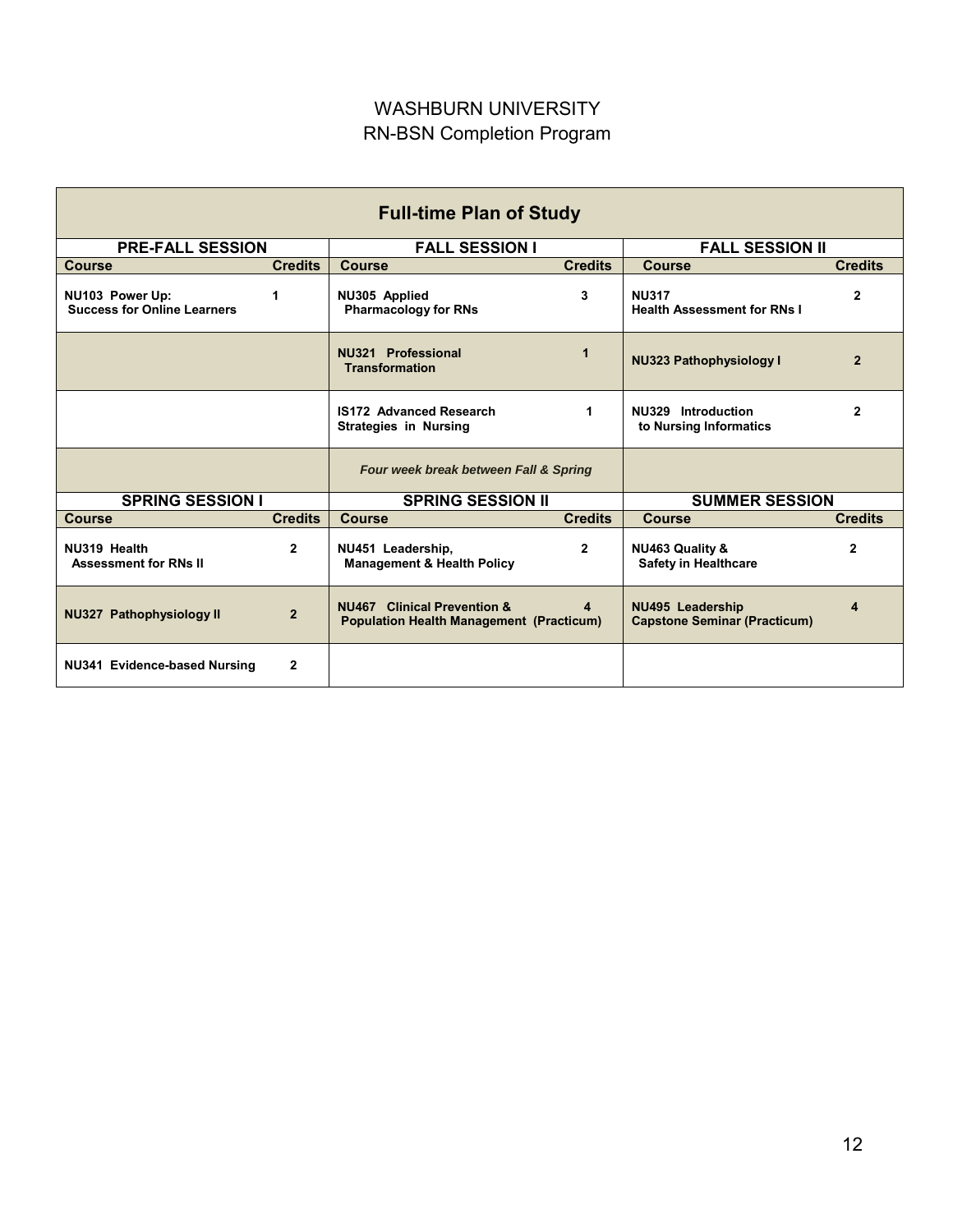## WASHBURN UNIVERSITY RN-BSN COMPLETION PROGRAM **Program Options Part-time Plan of Study**

#### **PRE-FALL SESSION** – 2-4 weeks

NU103 Power Up: Success for Online Learners 1 hr. (*Online RN-BSN Orientation*)

#### **FALL I SESSION** – 8 weeks

NU305 Applied Pharmacology for RNs. 3 hrs. (Other elective if transfer pharmacology) NU321 Professional Transformation 1 hr. IS172 Advanced Research Strategies in Nursing 1 hr.

#### **FALL II SESSION** – 8 weeks

NU317 Health Assessment for RNs I. 2 hrs. NU323 Pathophysiology I. 2 hrs.

#### *(Four week break)*

#### **SPRING I SESSION** – 8 weeks

NU319 Health Assessment for RNs II. 2 hrs. NU327 Pathophysiology II. 2 hrs.

#### **SPRING II SESSION** – 8 weeks

NU329 Introduction to Nursing Informatics 2 hrs. NU341 Evidence-based Nursing 2 hrs.

#### **SUMMER SESSION** – 8 weeks

NU451 Leadership, Management, & Health Policy 2 hrs.

#### **FALL I SESSION** – 8 weeks

NU463 Quality & Safety in Healthcare 2 hrs.

#### **FALL II SESSION** – 8 weeks

NU467 Clinical Prevention & Population Health Management/Practicum 4 hrs.

#### *(Four week break)*

#### **SPRING I SESSION** – 8 weeks

NU495 Leadership Capstone Seminar/ Practicum 4 hrs.

Total of 30 hours in 76 weeks including orientation *Program completion in less than 20 months*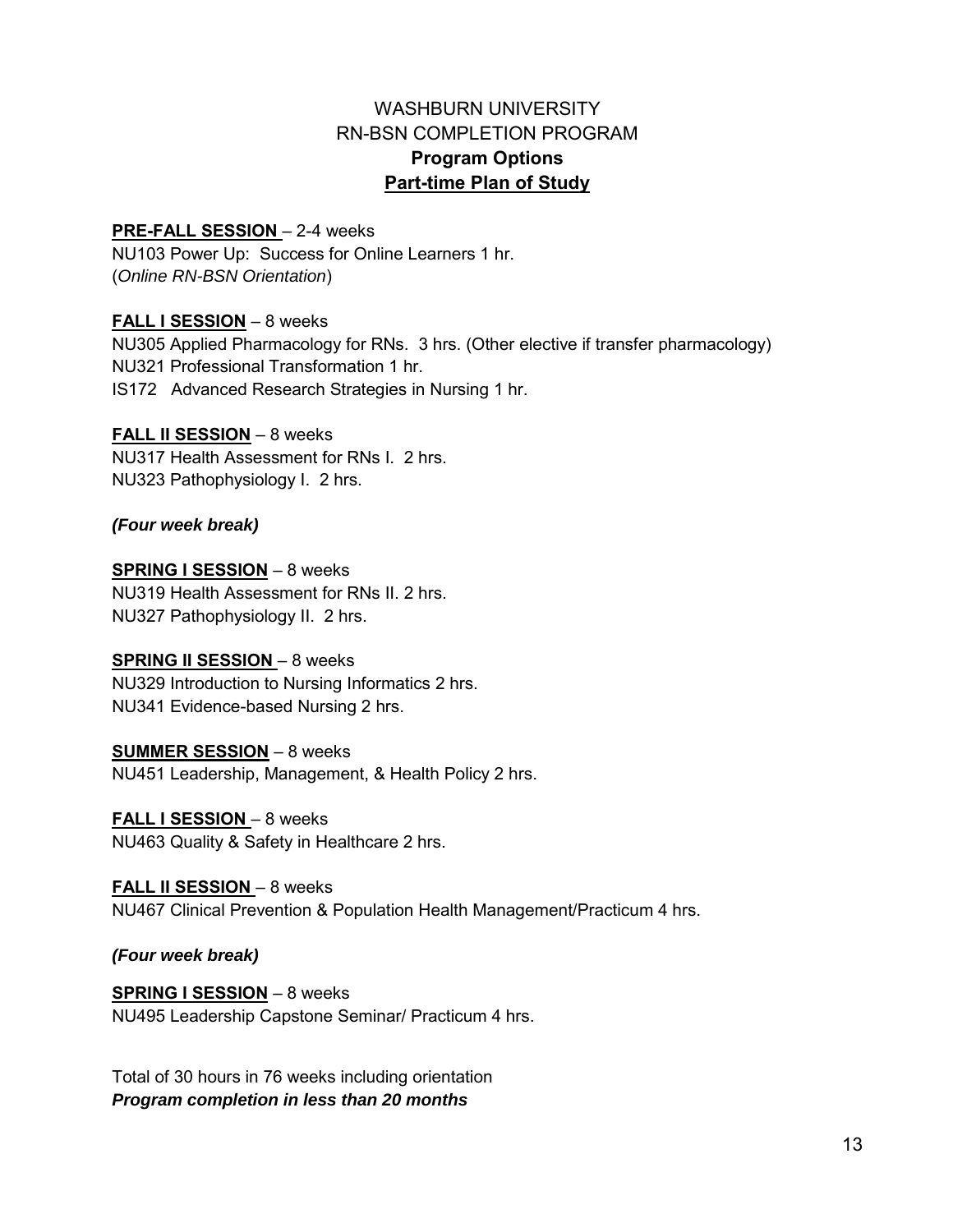## WASHBURN UNIVERSITY RN-BSN Completion Program

| <b>Part-time Plan of Study</b>                                            |                                                                                        |                                                                            |                                                                        |  |
|---------------------------------------------------------------------------|----------------------------------------------------------------------------------------|----------------------------------------------------------------------------|------------------------------------------------------------------------|--|
| <b>PRE-FALL SESSION</b>                                                   | <b>FALL SESSION I</b>                                                                  | <b>FALL SESSION II</b>                                                     |                                                                        |  |
| <b>Credits</b><br><b>Course</b>                                           | <b>Course</b><br><b>Credits</b>                                                        | <b>Course</b><br><b>Credits</b>                                            | <b>Course</b><br><b>Credits</b>                                        |  |
| NU103 Power Up:<br>1.<br><b>Success for Online Learners</b>               | NU305 Applied<br>3<br><b>Pharmacology for RNs</b>                                      | NU317 Health<br>$\mathbf{2}$<br><b>Assessment for RNs I</b>                | <b>Four week break</b>                                                 |  |
|                                                                           | <b>NU321 Professional</b><br>1<br><b>Transformation</b>                                | <b>NU323 Pathophysiology 1</b><br>$\overline{2}$                           |                                                                        |  |
|                                                                           | IS172 Advanced Research 1<br><b>Strategies in Nursing</b>                              |                                                                            |                                                                        |  |
| <b>SPRING SESSION I</b>                                                   | <b>SPRING SESSION II</b>                                                               | <b>SUMMER SESSION</b>                                                      |                                                                        |  |
| <b>Credits</b><br><b>Course</b>                                           | <b>Credits</b><br><b>Course</b>                                                        | <b>Course</b><br><b>Credits</b>                                            | <b>Course</b><br><b>Credits</b>                                        |  |
| NU319 Health<br>$\overline{2}$<br><b>Assessment for RNs II</b>            | <b>NU329 Introduction</b><br>$\mathbf{2}$<br>to Nursing Informatics                    | NU451 Leadership,<br>$\mathbf{2}$<br><b>Management &amp; Health Policy</b> | <b>Remainder of summer</b>                                             |  |
| <b>NU327</b><br>$\overline{2}$<br>Pathophysiology II                      | <b>NU341</b><br>$\overline{2}$<br><b>Evidence-based Research</b>                       |                                                                            |                                                                        |  |
| <b>FALL SESSION I</b><br><b>FALL SESSION II</b>                           |                                                                                        |                                                                            | <b>SPRING SESSION I</b>                                                |  |
| <b>Credits</b><br><b>Course</b>                                           | <b>Credits</b><br><b>Course</b>                                                        | <b>Credits</b><br><b>Course</b>                                            | <b>Course</b><br><b>Credits</b>                                        |  |
| <b>NU463 Quality &amp;</b><br>$\mathbf{2}$<br><b>Safety in Healthcare</b> | <b>NU467 Clinical Prevention</b><br>4<br>& Population Health Management<br>(Practicum) | <b>Four week break</b>                                                     | <b>NU495 Leadership</b><br>4<br><b>Capstone Seminar</b><br>(Practicum) |  |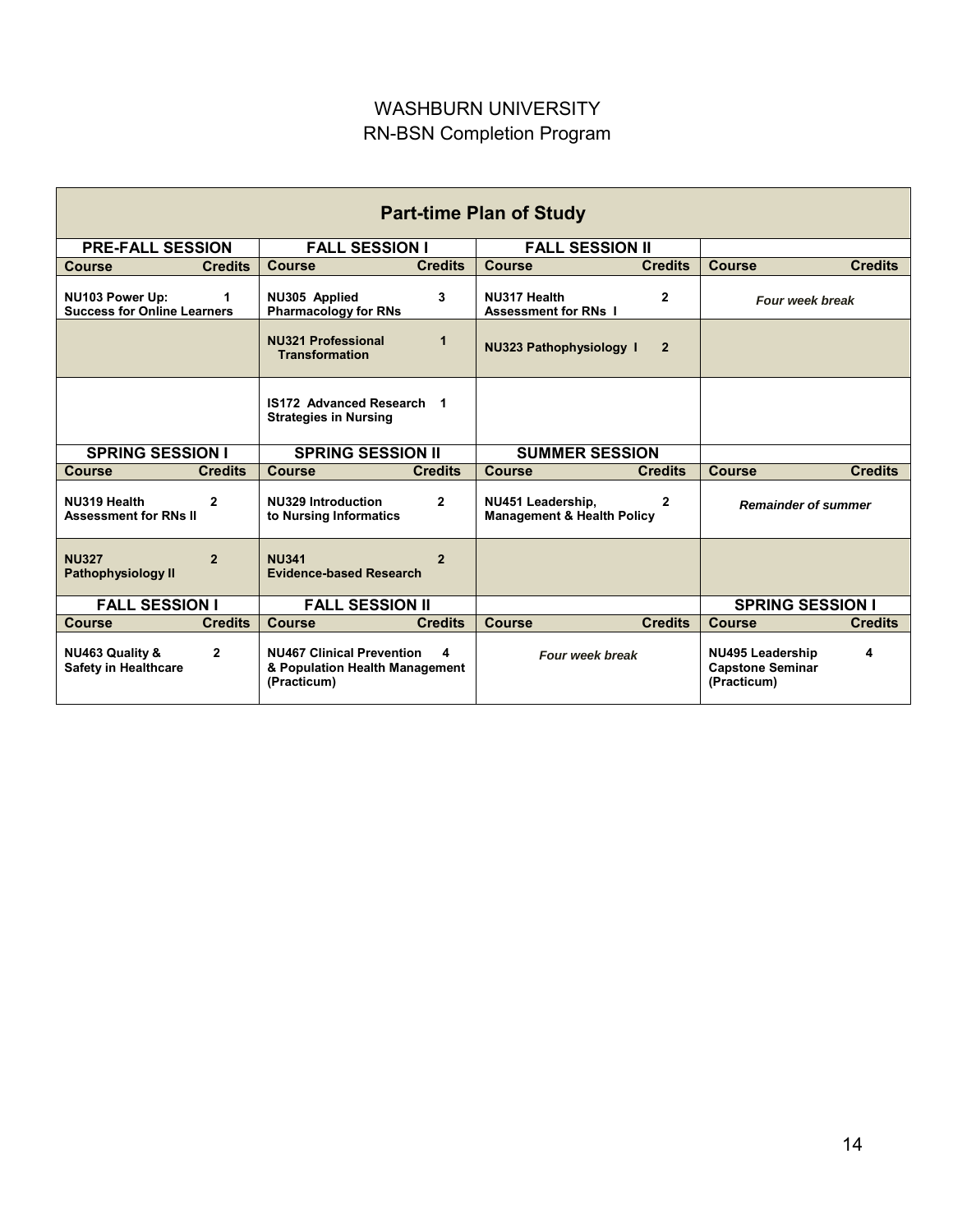## **Admission Packet**

Information Introduction Letter

Dear Prospective RN Student:

Thank you for your interest in the Washburn University School of Nursing RN-BSN online program. Our innovative curriculum is designed to assist you in building on the knowledge and skills you have acquired as an RN through your previous education and work experience. Courses revolve around essential areas such as leadership, quality improvement, client safety, and professional role development. Our philosophy is based on the goal of continued life-long learning with the belief students and faculty are partners in the educational process. The Washburn RN-BSN program will provide you with the opportunity to enrich your effectiveness as a professional nurse and prepare you for leadership roles in the job market.

Why Washburn? Because we are an affordable, flexible, and innovative online program designed for the working RN taught by highly qualified, caring faculty. Apply to Washburn! We provide students a place to realize their dreams!

If you have further questions about the Washburn University RN to BSN program, please feel free to contact me at jeanne.catanzaro@washburn.edu, or the School of Nursing at 913.723.1032 or visit our website at www.washburn.edu. It is an exciting time in nursing. I hope you will consider Washburn University to complete your baccalaureate degree. I look forward to hearing from you.

Sincerely,

## Jeanne Catanzaro

Jeanne Catanzaro, EdD<sub>(c)</sub>, RN Director RN-BSN Program Assistant Professor Washburn University School of Nursing 1700 SW College Avenue Topeka, Kansas 66621 www.washburn.edu jeanne.catanzaro@washburn.edu Phone: 785-723-1031 Fax: 785-670-1032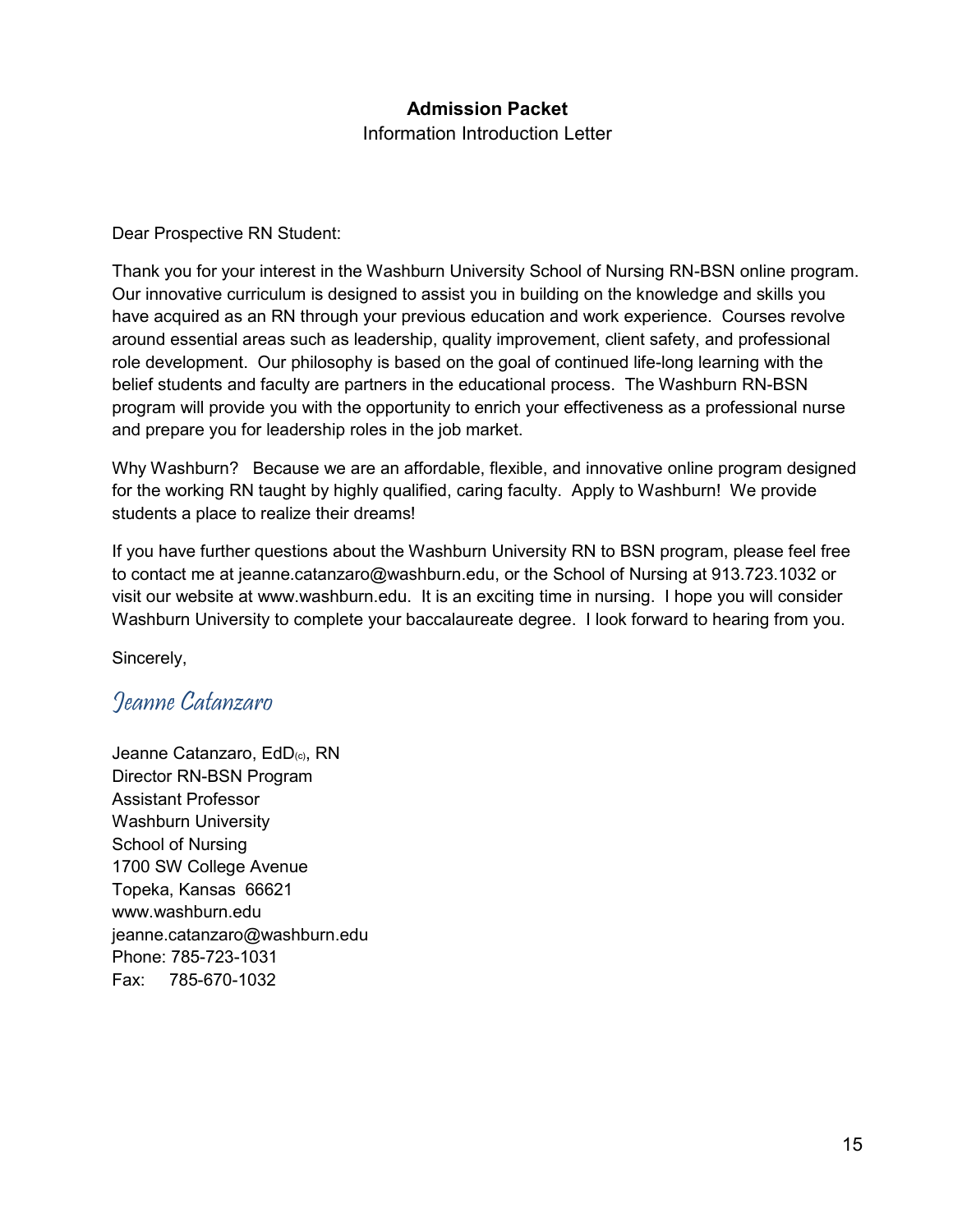## **WASHBURN UNIVERSITY SCHOOL OF NURSING RN-BSN ONLINE PROGRAM**

#### **Application Checklist**

Please submit the following items:

- 1. \_\_\_ A completed *online* undergraduate degree seeking application to Washburn University if not already enrolled at Washburn University.
- 2. \_\_\_ A completed *online* application to the Washburn University School of Nursing.
- 3. \_\_\_ Two (2) Reference Statements from current or past employers, faculty, or professional peers.
- 4. Official transcripts sent to the School of Nursing.
- 5. \_\_\_ Clean copy of current active, unencumbered licensure in practicing state.
- 6. \_\_\_ Current resume.
- 7. For students with English as a second language, submission of TOEFL scores.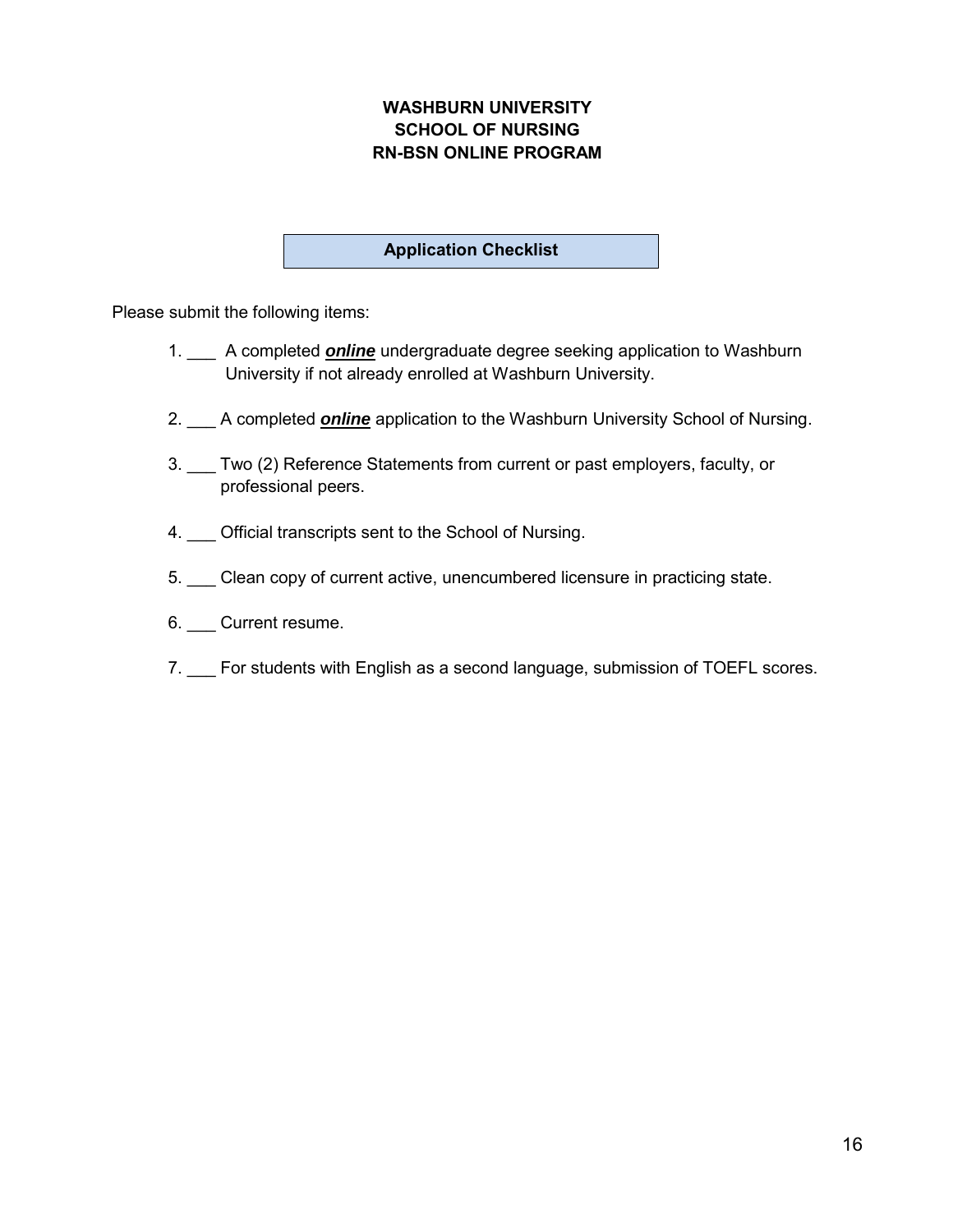## **WASHBURN UNIVERSITY SCHOOL OF NURSING**  1700 SW College Avenue, Topeka, KS. 66621-1117 785.670.1525 785.670.1032 (Fax)

| <b>RN-BSN Online Program</b>                                                     |                   |                                  |  |                                                                                                                                                                                                       |
|----------------------------------------------------------------------------------|-------------------|----------------------------------|--|-------------------------------------------------------------------------------------------------------------------------------------------------------------------------------------------------------|
|                                                                                  |                   | <b>Application for Admission</b> |  |                                                                                                                                                                                                       |
|                                                                                  |                   |                                  |  | Date of Application: _______________, 20____ [ ] Fall admission [ ] Spring admission<br>(Submission Guidelines: April 1 deadline for fall session September 1 deadline for spring session)            |
|                                                                                  |                   |                                  |  | I will be attending courses: [ ] Full time (6 hrs./8 session) [ ] Part time (4 hrs./8 session)                                                                                                        |
|                                                                                  | <b>Example 15</b> |                                  |  |                                                                                                                                                                                                       |
| Last                                                                             |                   | Middle                           |  | Maiden/Former                                                                                                                                                                                         |
| <b>Permanent Address:</b>                                                        |                   |                                  |  |                                                                                                                                                                                                       |
| <b>Current Address:</b>                                                          |                   |                                  |  |                                                                                                                                                                                                       |
|                                                                                  |                   |                                  |  | Home Phone: _______________Work Phone: _______________Cell Phone: ______________                                                                                                                      |
|                                                                                  |                   |                                  |  |                                                                                                                                                                                                       |
|                                                                                  |                   |                                  |  |                                                                                                                                                                                                       |
| Required: A copy of your current resume must be submitted with this application. |                   |                                  |  |                                                                                                                                                                                                       |
|                                                                                  |                   |                                  |  |                                                                                                                                                                                                       |
|                                                                                  |                   |                                  |  | RN License Number: _______________________State: _________ Expiration Date: _________________________________<br>Required: A legible copy of your RN License must be submitted with this application. |
|                                                                                  |                   |                                  |  |                                                                                                                                                                                                       |
| If have not taken the NCLEX, please note expected date to sit:                   |                   |                                  |  | Required: Submission of proof of licensure prior to beginning nursing coursework.                                                                                                                     |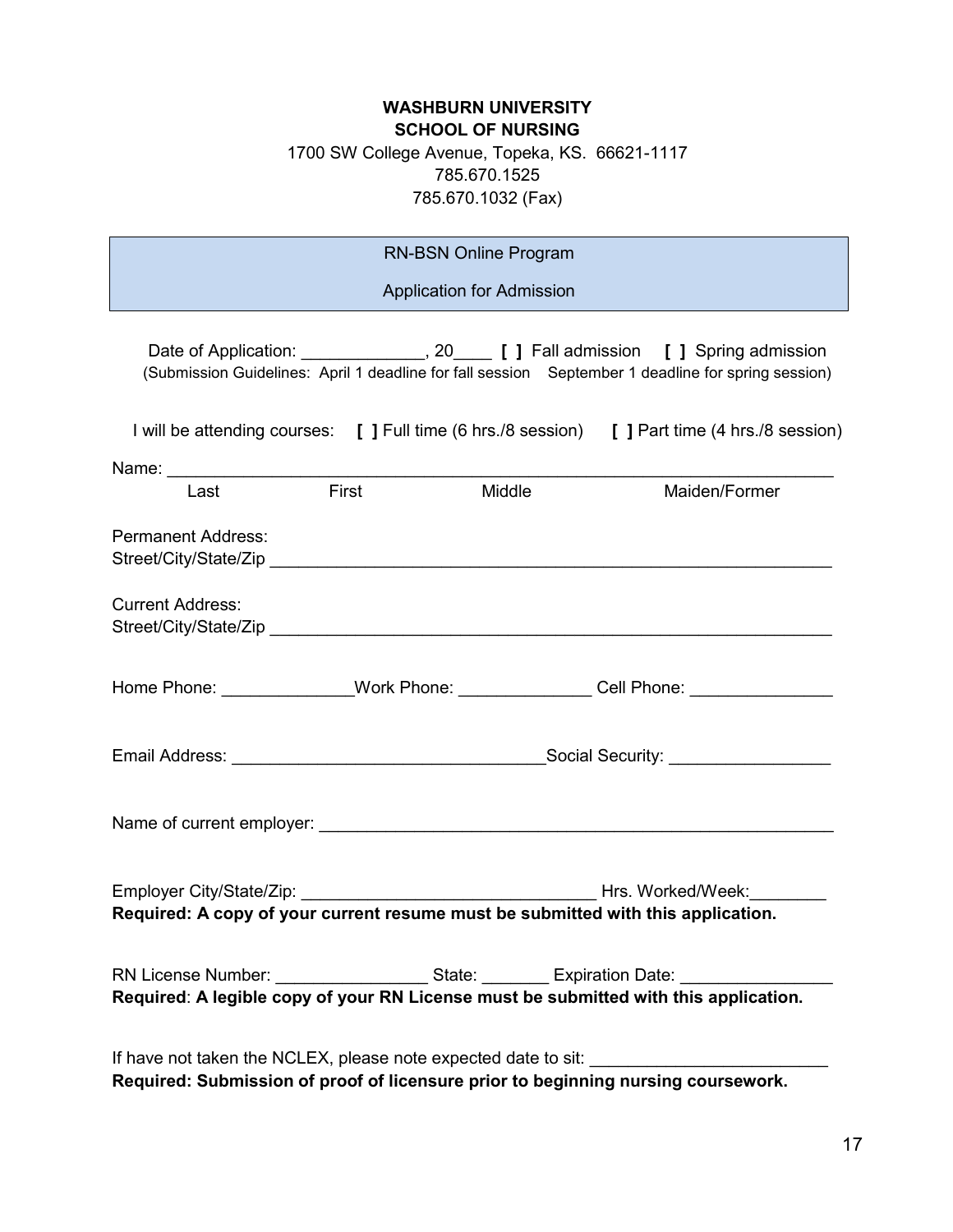|  | Education: [ ] Associate Degree |  | [ ] Diploma Date Degree Conferred: |  |
|--|---------------------------------|--|------------------------------------|--|
|--|---------------------------------|--|------------------------------------|--|

| <b>Institution Name</b> | City and State | Dates Attended |
|-------------------------|----------------|----------------|
|                         |                |                |

**Required: Send official transcripts from all colleges and universities previously attended. Washburn University School of Nursing RN-BSN Program, 1700 SW College Avenue, Topeka, Kansas 66621**

\_\_\_\_\_\_\_\_\_\_\_\_\_\_\_\_\_\_\_\_\_\_\_\_\_\_\_\_\_\_\_\_\_\_\_\_\_\_\_\_\_\_\_\_\_\_\_\_\_\_\_\_\_\_\_\_\_\_\_\_\_\_\_\_\_\_\_\_\_\_\_\_\_\_\_\_\_

References:

Provide 2 Student Reference Statements using the reference forms provided from employers, previous faculty, or professional peers.

\_\_\_\_\_\_\_\_\_\_\_\_\_\_\_\_\_\_\_\_\_\_\_\_\_\_\_\_\_\_\_\_\_\_\_\_\_\_\_\_\_\_\_\_\_\_\_\_\_\_\_\_\_\_\_\_\_\_\_\_\_\_\_\_\_\_\_\_\_\_\_\_\_\_\_

Please let us know how you learned about Washburn University's RN-BSN program ?

(Please be specific)

All qualified applicants for admission will receive consideration without regard to race, color, age, sex, religion, sexual orientation, gender identity, national origin or handicap. The University is an equal opportunity institution.

#### THIS SECTION TO BE COMPLETED IN THE PRESENCE OF A NOTARY PUBLIC

\_\_\_\_\_\_\_\_\_\_\_\_\_\_\_\_\_\_\_\_\_\_\_\_\_\_\_\_\_\_\_\_\_\_\_\_\_\_\_\_\_\_\_\_\_\_\_\_\_\_\_\_\_\_\_\_\_\_\_\_\_\_\_\_\_\_\_\_\_\_\_\_\_\_\_\_\_\_\_\_\_\_\_\_\_\_

State of \_\_\_\_\_\_\_\_\_\_\_\_\_\_\_\_\_\_\_\_\_\_\_\_\_\_\_\_\_\_\_\_ County of \_\_\_\_\_\_\_\_\_\_\_\_\_\_\_\_\_\_\_\_\_\_\_\_\_\_\_\_\_\_\_

Being duly sworn, I state the forgoing statements in this application are true and accurate. I am aware that my false, misleading or incomplete statements made on this application could be grounds for non-admission to, or later dismissal from, the nursing program.

| Signed:                                           | Date: |    |
|---------------------------------------------------|-------|----|
| (Applicant's Signature)                           |       |    |
| Subscribed and sworn to before me this<br>date of |       | 20 |
|                                                   |       |    |

Notary Public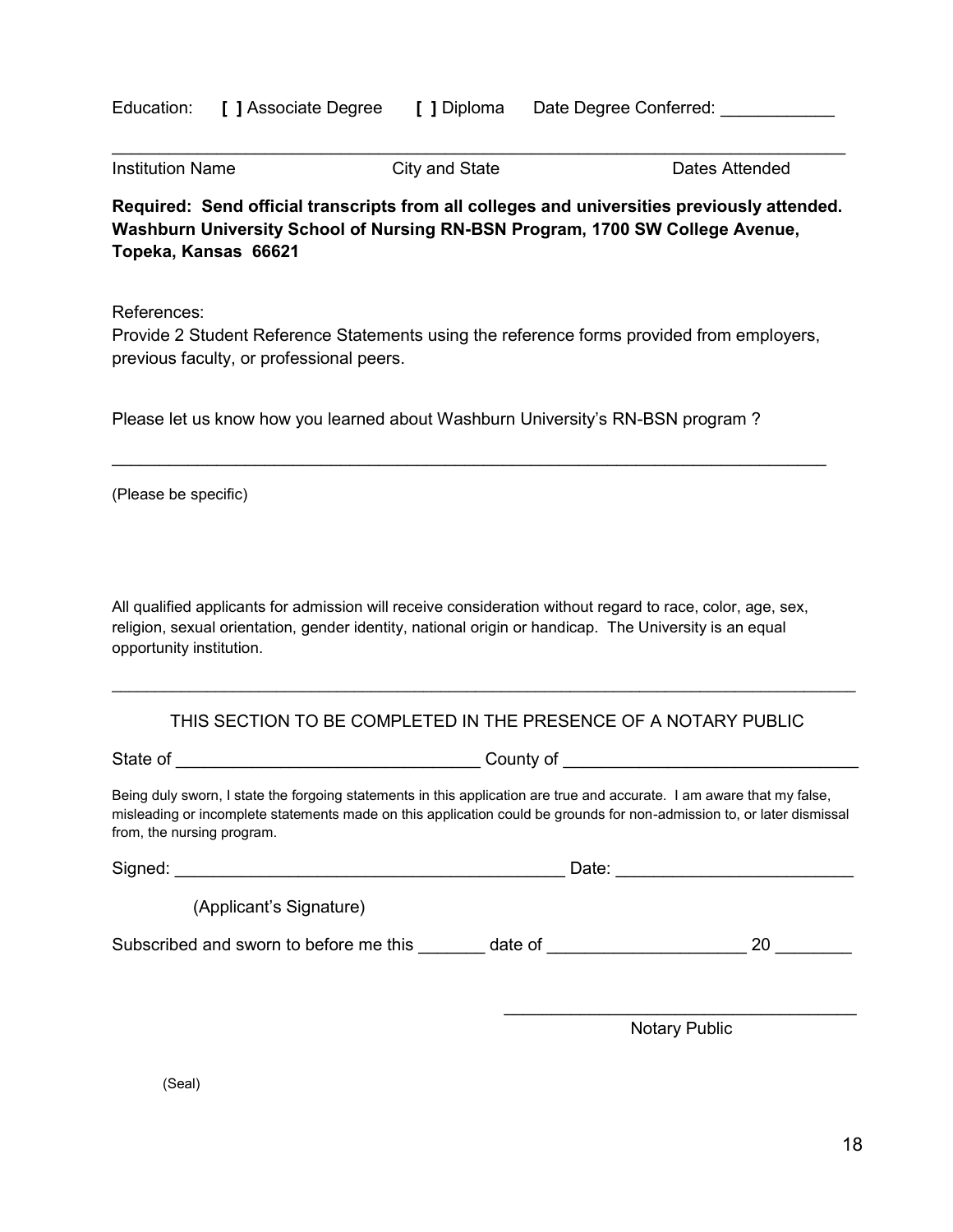#### WASHBURN UNIVERSITY SCHOOL OF NURSING **RN-BSN Program**  Reference Directions

**For the Prospective Student:** 

Please print your name:

Last **Einest** First Middle Maiden/Former The Family Educational Rights and Privacy Act and its amendments guarantee students access to their educational records. Students may, however, waive their right to access to references. The choice of the prospective student regarding this reference is to be indicated below.

\_\_\_\_\_\_\_\_\_\_\_\_\_\_\_\_\_\_\_\_\_\_\_\_\_\_\_\_\_\_\_\_\_\_\_\_\_\_\_\_\_\_\_\_\_\_\_\_\_\_\_\_\_\_\_\_\_\_\_\_\_\_\_\_\_\_\_\_\_\_\_\_\_\_\_\_\_\_

Please circle your response:

**I do** I do not to waive my right to inspect the contents of the following reference.

Signature

Please request reference statements from two persons who have recent knowledge regarding your qualifications and experience. On the first page of each reference form, complete your name and forward to the name of the reference chosen. Request each reference to complete and return to you in a sealed envelope and sign the back over the envelope seal. Return these two unopened reference letters together with the application packet. Opened reference letters will not be accepted. References must not come from a relative. References are to be obtained from an employer, previous faculty, or professional peer.

## **For the Reference:**

The above named prospective student is applying for admission to the RN-BSN online program at Washburn University, Topeka, Kansas, and has provided your name as a reference.

On the Prospective Student Reference form, please give a candid assessment of this applicant regarding suitability for the above program on the form provided. If preferred, a separate letter may be attached to this form. Once completed, please seal in an envelope and sign across the seal. Return to applicant to include in submission of application packet.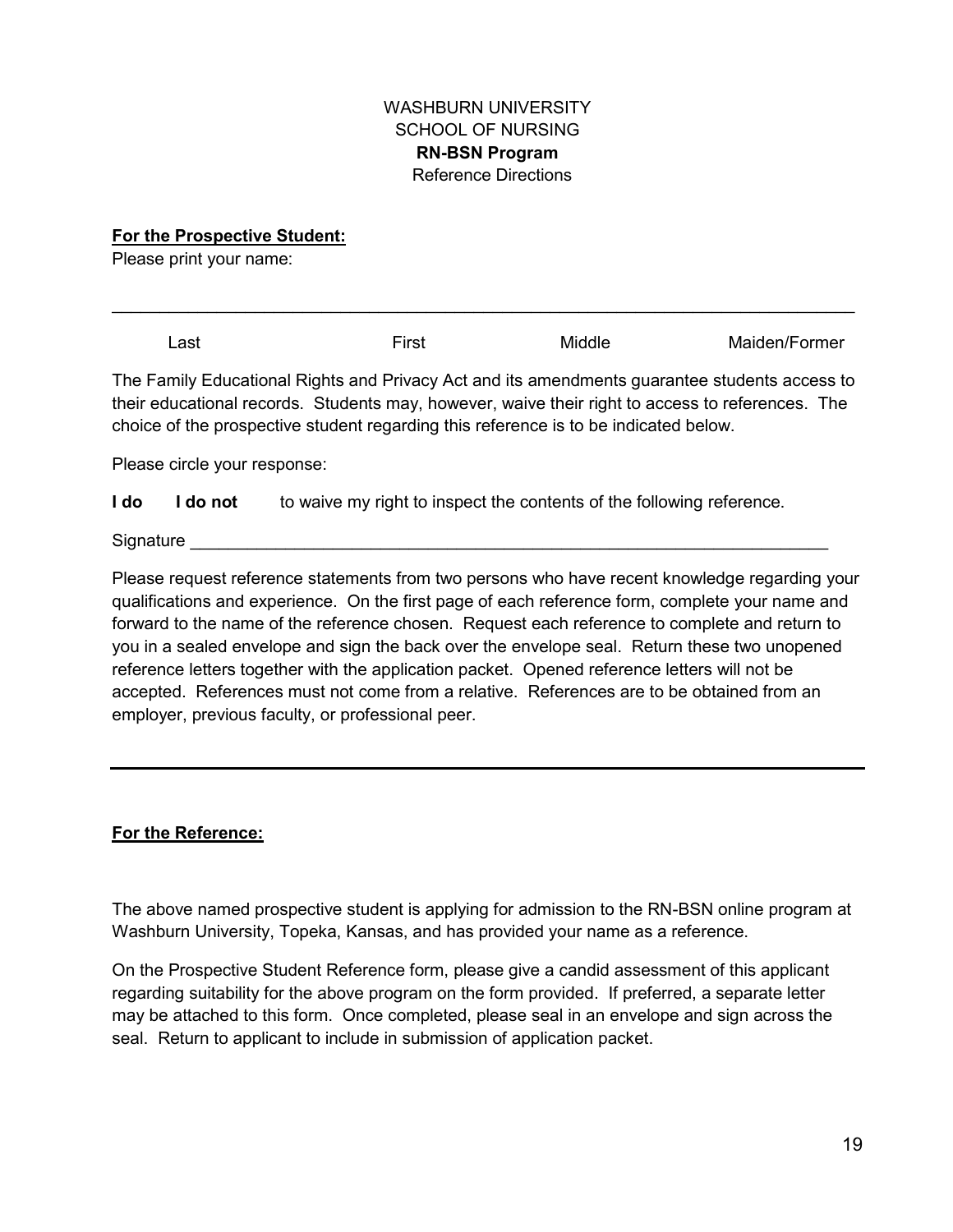## WASHBURN UNIVERSITY SCHOOL OF NURSING **RN-BSN Program**  Prospective Student Reference

1. How long and in what capacity have you know the applicant?

Dates: \_\_\_\_\_\_\_\_\_\_\_\_\_\_\_\_\_\_ Relationship: \_\_\_\_\_\_\_\_\_\_\_\_\_\_\_\_\_\_\_\_\_\_\_\_\_\_\_\_\_\_\_\_\_\_\_\_\_\_\_\_\_

\_\_\_\_\_\_\_\_\_\_\_\_\_\_\_\_\_\_\_\_\_\_\_\_\_\_\_\_\_\_\_\_\_\_\_\_\_\_\_\_\_\_\_\_\_\_\_\_\_\_\_\_\_\_\_\_\_\_\_\_\_\_\_\_\_\_\_\_\_\_\_\_\_\_\_\_

\_\_\_\_\_\_\_\_\_\_\_\_\_\_\_\_\_\_\_\_\_\_\_\_\_\_\_\_\_\_\_\_\_\_\_\_\_\_\_\_\_\_\_\_\_\_\_\_\_\_\_\_\_\_\_\_\_\_\_\_\_\_\_\_\_\_\_\_\_\_\_\_\_\_\_\_

2. Please indicate the applicant's ability:

|                             | <b>Excellent</b> | Very<br>Good | Average | <b>Below</b><br>Average | <b>Unable to</b><br>Rank |
|-----------------------------|------------------|--------------|---------|-------------------------|--------------------------|
| Intellectual capacity       |                  |              |         |                         |                          |
| Self-reliance, motivation   |                  |              |         |                         |                          |
| <b>Stress capability</b>    |                  |              |         |                         |                          |
| <b>Maturity</b>             |                  |              |         |                         |                          |
| <b>Critical thinking</b>    |                  |              |         |                         |                          |
| <b>Writing skill</b>        |                  |              |         |                         |                          |
| <b>Verbal skill</b>         |                  |              |         |                         |                          |
| <b>Collaborative skill</b>  |                  |              |         |                         |                          |
| <b>Cultural sensitivity</b> |                  |              |         |                         |                          |
| <b>Organizational skill</b> |                  |              |         |                         |                          |
| Creativity                  |                  |              |         |                         |                          |
| <b>Growth Potential</b>     |                  |              |         |                         |                          |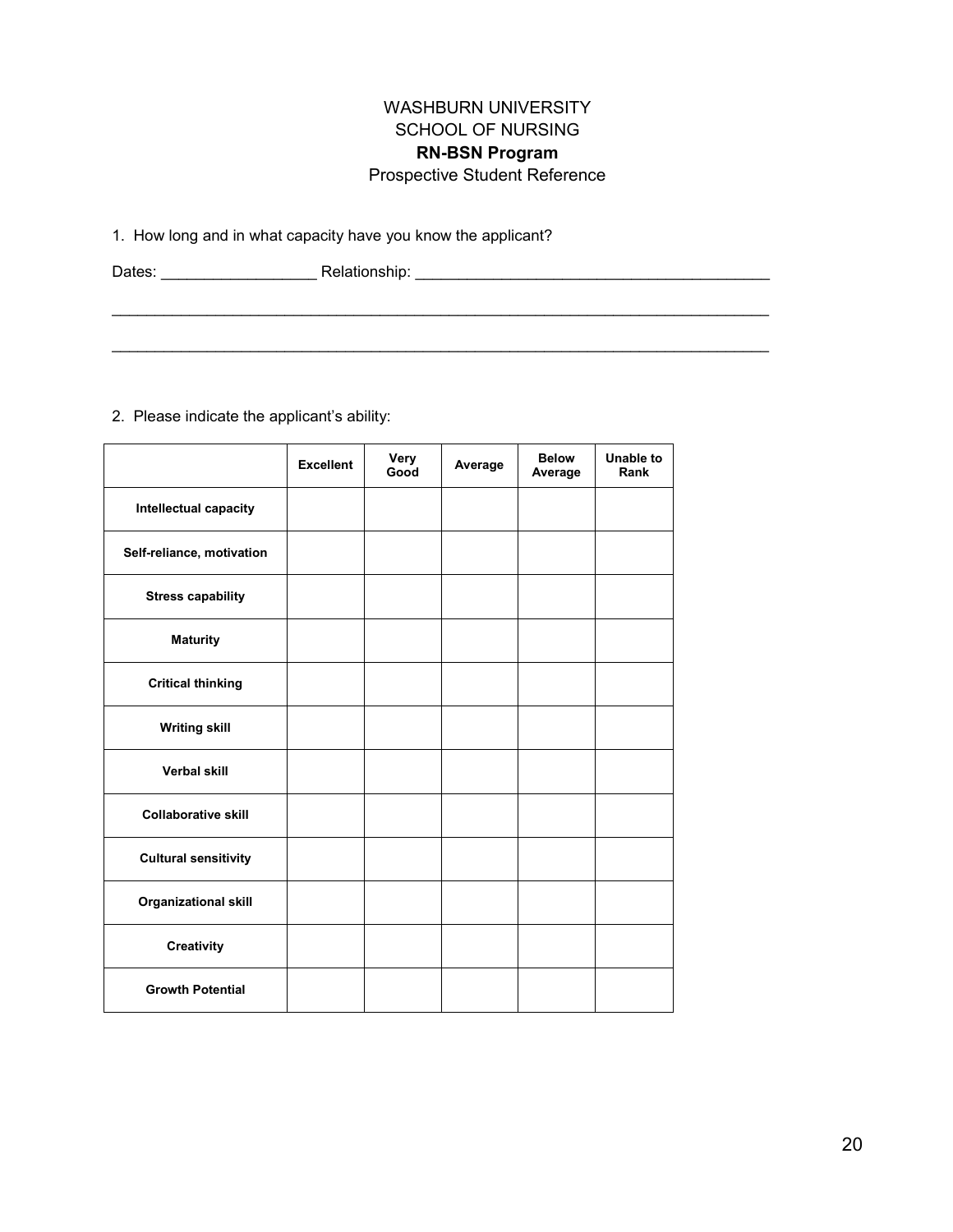| × |  |
|---|--|

| 3. Candidate Recommendation: |
|------------------------------|
|                              |

- [ ] Highly Recommend
- [ ] Recommend
- [ ] Recommend with Reservation
- [ ] Not Recommend

## 4. Summary Comments:

| Email<br><u> 1980 - Jan Barnett, fransk politik (d. 1980)</u> |  |
|---------------------------------------------------------------|--|
| Address                                                       |  |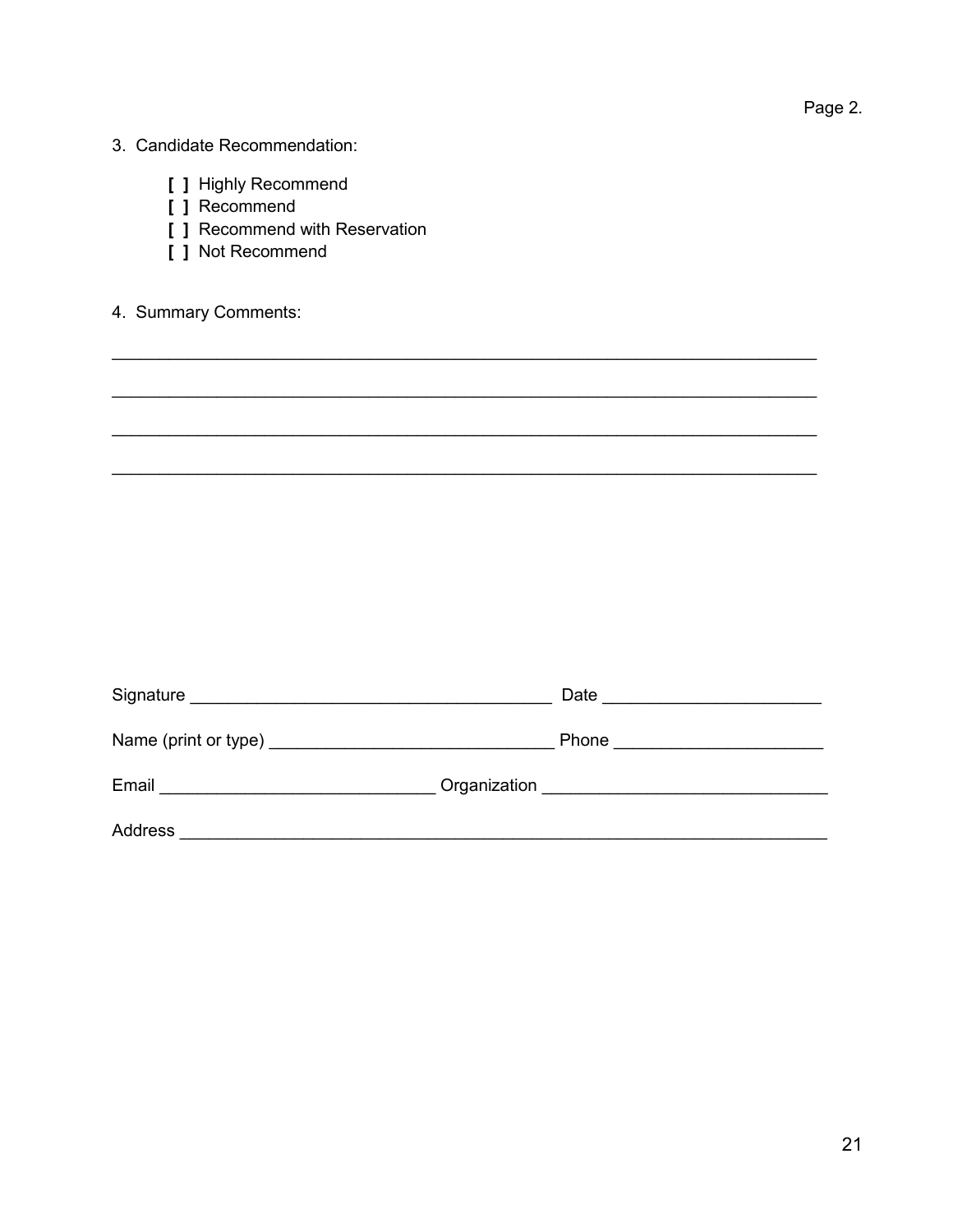## WASHBURN UNIVERSITY – SCHOOL OF NURSING 1700 SW College, Topeka, Kansas 66621

| PRE-PRACTICUM MEDICAL ASSESSMENT                                                               |  |  |  |
|------------------------------------------------------------------------------------------------|--|--|--|
|                                                                                                |  |  |  |
| $\overline{\phantom{0}}$ Last<br>First<br>Middle                                               |  |  |  |
|                                                                                                |  |  |  |
| A. Medical history of family, reference to chronic illness, mental or nervous disorders:       |  |  |  |
|                                                                                                |  |  |  |
|                                                                                                |  |  |  |
|                                                                                                |  |  |  |
|                                                                                                |  |  |  |
| B. Medical history of applicant: (completed by applicant prior to exam)                        |  |  |  |
| 1. Any hoarseness, frequent cough, or shortness of breath on moderate exertion?                |  |  |  |
| 2. History of tuberculosis or treatment for TB? _________________________________              |  |  |  |
| 3.                                                                                             |  |  |  |
|                                                                                                |  |  |  |
|                                                                                                |  |  |  |
|                                                                                                |  |  |  |
| 6. Hay fever, asthma, eczema, or other allergic reaction including drug reactions: ___________ |  |  |  |
|                                                                                                |  |  |  |
| 7. Childhood diseases:                                                                         |  |  |  |
|                                                                                                |  |  |  |
|                                                                                                |  |  |  |
|                                                                                                |  |  |  |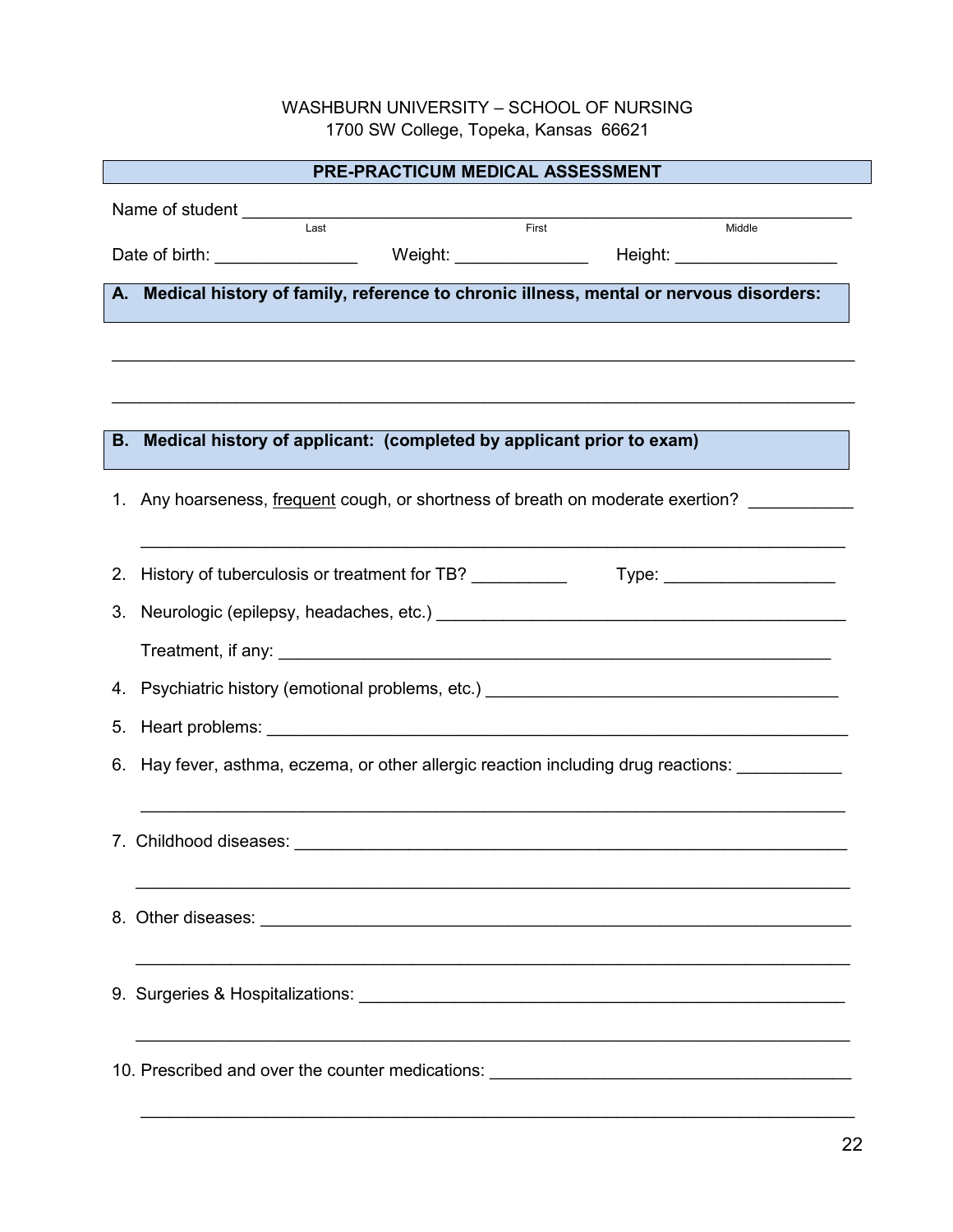**C. Immunizations**

| Tetanus/diphtheria toxoid (Td) /Tdap / Pertussis (circle one)                                                                                                                                                                                | date:                          |
|----------------------------------------------------------------------------------------------------------------------------------------------------------------------------------------------------------------------------------------------|--------------------------------|
| MMR, 2 doses verified by provider: Yes/No If No, Titer: date ___________________                                                                                                                                                             |                                |
| Mumps IgG ______________, Rubeola IgG ____________, Rubella screen ________                                                                                                                                                                  |                                |
| Hepatitis B vac: #1 date ________, #2 date _______, #3 date ______, Or titer, date ____                                                                                                                                                      |                                |
| Chooses to waive Hepatitis vaccination: (signature) ____________________________                                                                                                                                                             |                                |
| Varicella vaccination: Titer date _________, unless immune - Date of illness? _____________                                                                                                                                                  |                                |
| Vaccination date: ________________                                                                                                                                                                                                           |                                |
|                                                                                                                                                                                                                                              |                                |
|                                                                                                                                                                                                                                              |                                |
| D. Screening                                                                                                                                                                                                                                 |                                |
| <b>Contract Contract Contract Contract Contract Contract Contract Contract Contract Contract Contract Contract Co</b><br>Color blindness <b>color</b> contains a contact the color blindness and contains a contact of the color color color |                                |
|                                                                                                                                                                                                                                              | Result:                        |
| TB skin test (PPD) #2 date ________________                                                                                                                                                                                                  | Result: ______________________ |
| Chest x-ray (if indicated) date                                                                                                                                                                                                              | Result: _____________________  |
| E. Physical Examination                                                                                                                                                                                                                      |                                |
| Vital signs:                                                                                                                                                                                                                                 |                                |
|                                                                                                                                                                                                                                              |                                |
|                                                                                                                                                                                                                                              |                                |
|                                                                                                                                                                                                                                              |                                |
|                                                                                                                                                                                                                                              |                                |
|                                                                                                                                                                                                                                              |                                |
| Skin:                                                                                                                                                                                                                                        |                                |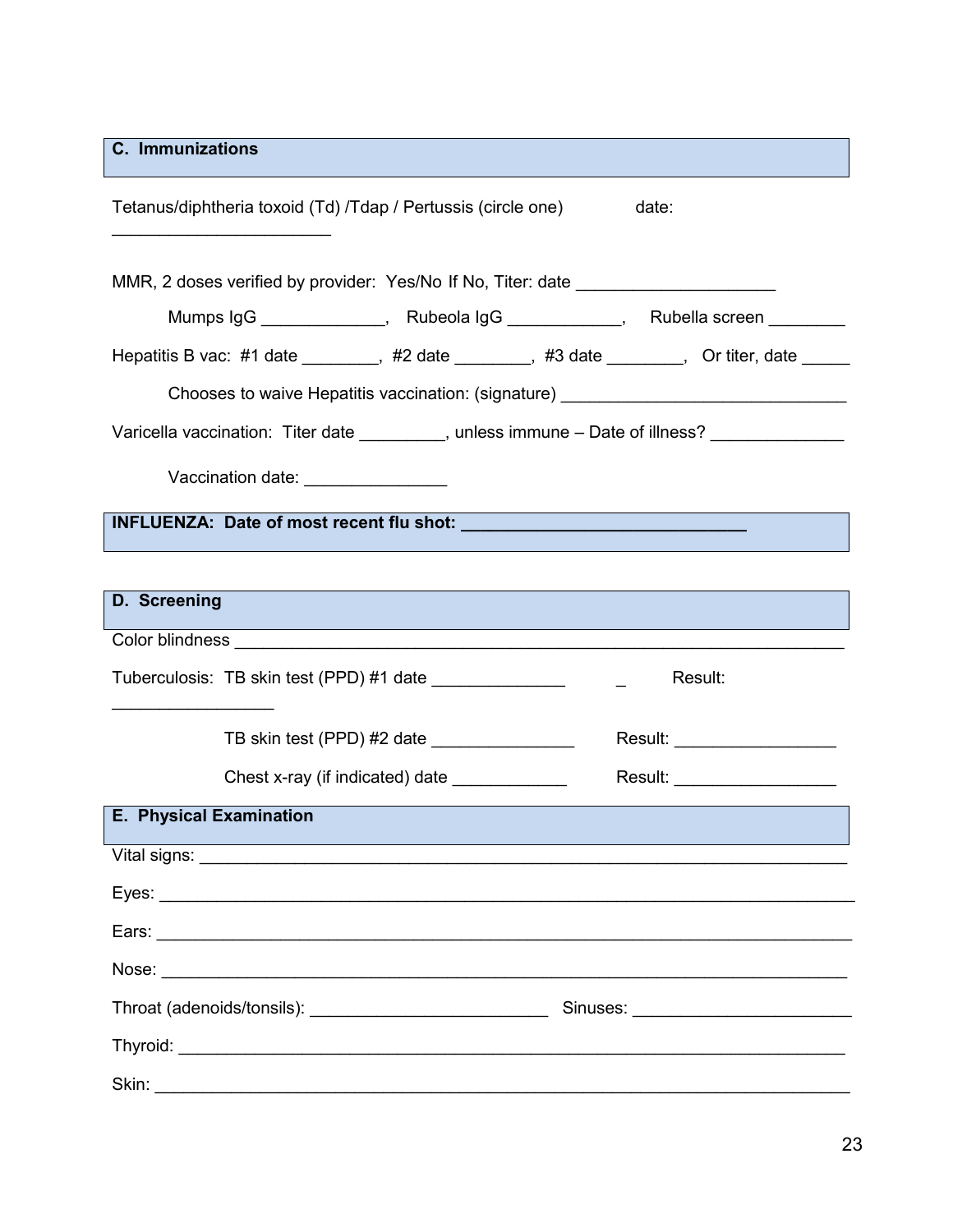F. Laboratory tests, per provider's order

| Phone: 2008 2009 2010 2021 2022 2023 2024 2022 2022 2023 2024 2022 2023 2024 2022 2023 2024 2022 2023 2024 20 |  |  |
|---------------------------------------------------------------------------------------------------------------|--|--|
|                                                                                                               |  |  |
|                                                                                                               |  |  |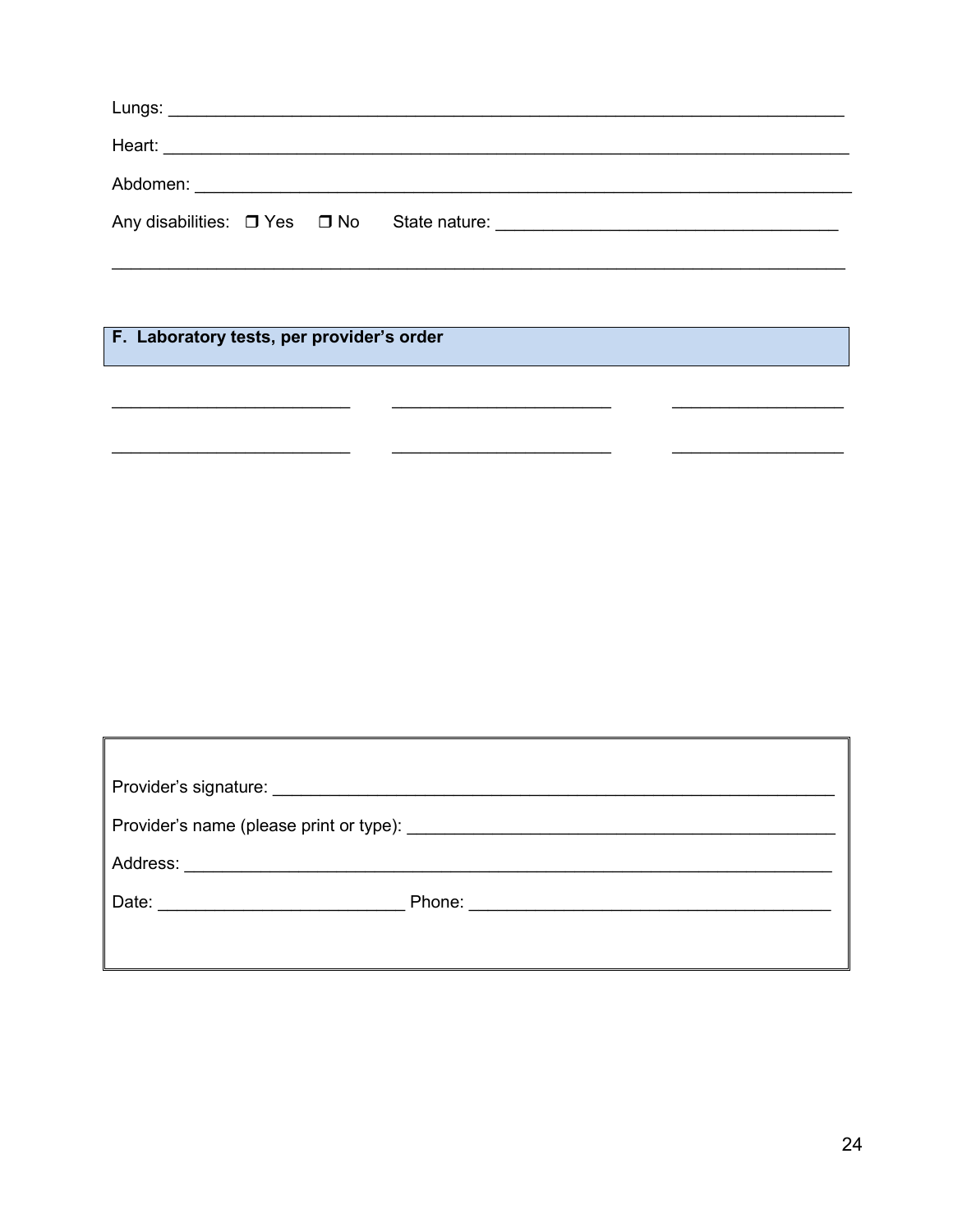## Washburn University School of Nursing **Petition for Leave of Absence RN to BSN Program**

| <b>Student Name</b>                                                                                                                                                                                                                                                                                                                                                                                                                                                                                                        |                                       | Date       |  |  |  |
|----------------------------------------------------------------------------------------------------------------------------------------------------------------------------------------------------------------------------------------------------------------------------------------------------------------------------------------------------------------------------------------------------------------------------------------------------------------------------------------------------------------------------|---------------------------------------|------------|--|--|--|
|                                                                                                                                                                                                                                                                                                                                                                                                                                                                                                                            | Current Address, City, State, Zipcode |            |  |  |  |
| <b>WU Email</b>                                                                                                                                                                                                                                                                                                                                                                                                                                                                                                            | Home Phone                            | Cell Phone |  |  |  |
| <b>Request for Leave of Absence (LOA)</b>                                                                                                                                                                                                                                                                                                                                                                                                                                                                                  |                                       |            |  |  |  |
|                                                                                                                                                                                                                                                                                                                                                                                                                                                                                                                            |                                       |            |  |  |  |
| Will this LOA occur between any clinical courses [ ] Yes [ ] No                                                                                                                                                                                                                                                                                                                                                                                                                                                            |                                       |            |  |  |  |
|                                                                                                                                                                                                                                                                                                                                                                                                                                                                                                                            |                                       |            |  |  |  |
| When you return, which program option do you plan to enter [ ] Full-time [ ] Part-time                                                                                                                                                                                                                                                                                                                                                                                                                                     |                                       |            |  |  |  |
| (Please attach an additional sheet if necessary)                                                                                                                                                                                                                                                                                                                                                                                                                                                                           |                                       |            |  |  |  |
| <b>LOA Considerations</b><br>$\checkmark$ If you are receiving Financial Aid, have you met with that office and discussed LOA?<br>$\checkmark$ Is your account up to date with the Cashier's Office?<br>$\checkmark$ If you are an International student, have you met with that office and discussed LOA?<br>✓<br><b>Please Note:</b><br>Are you aware that this change in your plan of study will result in a postponement of clinical<br>courses and that future clinical placement will be on a space available basis? |                                       |            |  |  |  |
| I 1 Yes [ 1 No                                                                                                                                                                                                                                                                                                                                                                                                                                                                                                             |                                       |            |  |  |  |
| <b>CURRENT TRANSCRIPT MUST BE ATTACHED TO THIS FORM</b>                                                                                                                                                                                                                                                                                                                                                                                                                                                                    |                                       |            |  |  |  |

\_\_\_\_\_\_\_\_\_\_\_\_\_\_\_\_\_\_\_\_\_\_\_\_\_\_\_\_\_\_\_\_\_\_\_\_\_\_\_\_\_\_\_\_\_\_\_\_\_\_\_\_\_\_\_\_\_\_\_\_\_\_\_\_\_\_\_\_\_\_\_\_\_\_\_

\_\_\_\_\_\_\_\_\_\_\_\_\_\_\_\_\_\_\_\_\_\_\_\_\_\_\_\_\_\_\_\_\_\_\_\_\_\_\_\_\_\_\_\_\_\_\_\_\_\_\_\_\_\_\_\_\_\_\_\_\_\_\_\_\_\_\_\_\_\_\_\_\_\_\_

\_\_\_\_\_\_\_\_\_\_\_\_\_\_\_\_\_\_\_\_\_\_\_\_\_\_\_\_\_\_\_\_\_\_\_\_\_\_\_\_\_\_\_\_\_\_\_\_\_\_\_\_\_\_\_\_\_\_\_\_\_\_\_\_\_\_\_\_\_\_\_\_\_\_\_

Student Signature Date Petition Signed

Director Signature for Approval Director Signature for Approval

Date Reviewed by APC **Date Letter Sent to Student**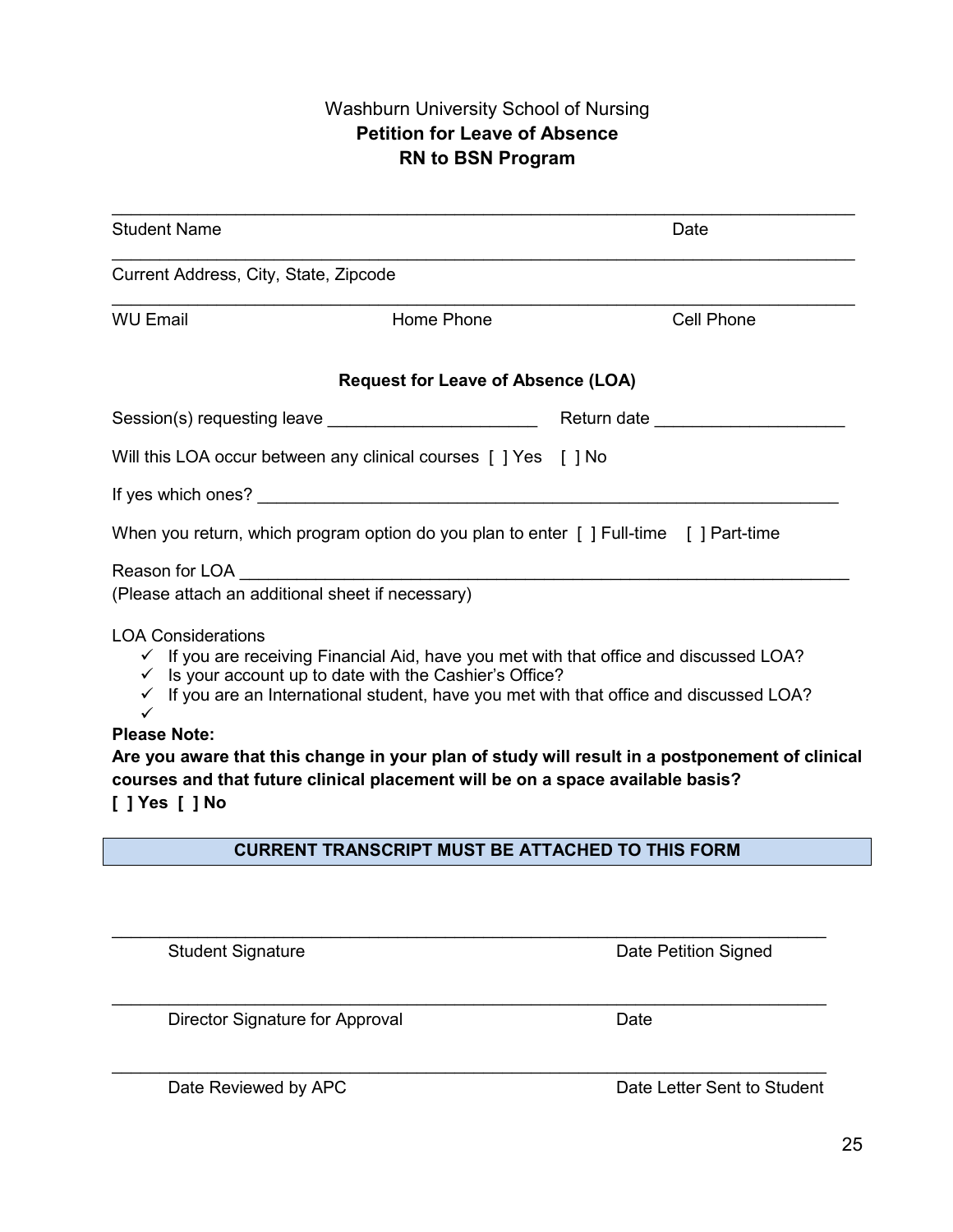## **Marketing Program**

Many schools of nursing have not felt a great need to "market" their programs due to the fact there are more students turned away than are admitted due to limitations of space as well as shortage of faculty. Even though this supply/demand issue continues in the profession, in recent years there appears to be a shift in this theory based on the increase in competition. This is certainly the case with online education and specifically RN-BSN programs.

 Education is a service which is geared primarily to the consumer market. The question becomes "Who are our customers and what benefits do they seek?" For the RN-BSN online program to be successful designing a marketing program necessitates answering these questions:

- $\checkmark$  How can we build our competitive position in the marketplace?
- $\checkmark$  What will be the entry strategy?
- $\checkmark$  What tools will best reach the prospective student?

The marketing approach must be comprised of several activities: a) the product, b) the price, c) the distribution, and e) the promotion (Nicolescu, 2009)

- $\cdot \cdot$  The product relates to the services offered in relation to the consumer expectations. This is often seen as the image of the institution. The product is the online RN-BSN program and from that needs to come selling the quality of the program supported by the Washburn University reputation and recognizable brand name.
- $\div$  The price relates to the tuition amount inclusive of scholarships, financial aid options, and payment terms. There must be a quality/price relationship where the consumer perceives value.
- $\div$  Distribution refers to how the product is made available to the consumer. This would include accessibility. A totally online program will require technology in terms of bandwidth and most importantly technology support for the consumer.
- Promotion relates to the means of communication between the institution and the consumer. This includes advertising, publicity, public relations, and selling the program to the community.

The use of digital marketing has become the main strategy educational institutions are using to reach prospective students. The proposed program is entirely online therefore essential marketing tools will include the Washburn University School of Nursing website and social media sites such as Facebook and Twitter. Strategic marketing points will include:

- $\triangleright$  Flexible program geared to the experienced, working RN.
- $\triangleright$  No on-campus requirement as courses are entirely online.
- $\triangleright$  Full-time and part-time program options.
- $\triangleright$  Affordable tuition with no hidden fees.
- $\triangleright$  Maximum credit awarded for completed RN licensure coursework.
- $\triangleright$  Guided by adult learning principles.
- $\triangleright$  Students partner with highly qualified, caring faculty.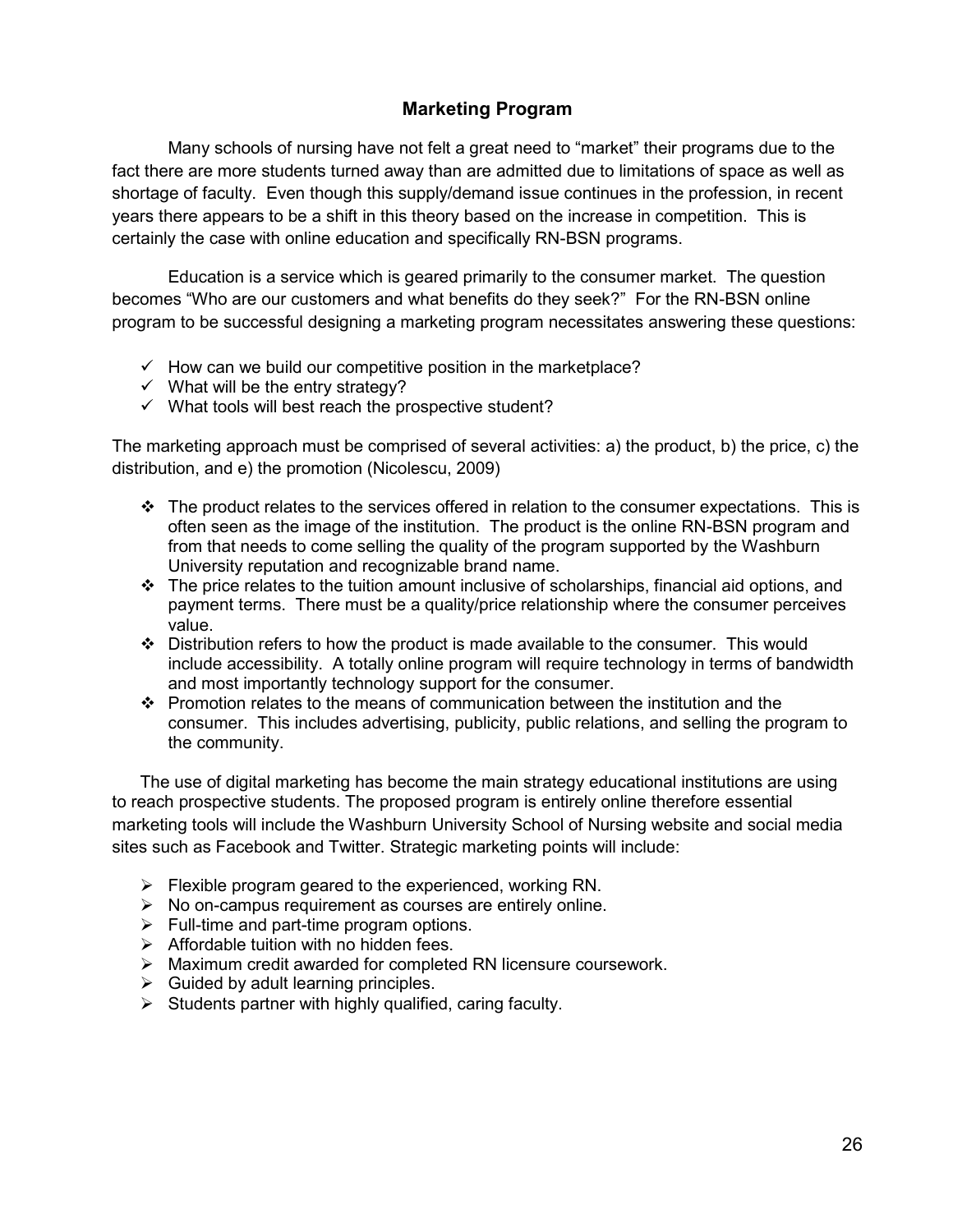

## The new reality for the nursing profession? Baccalaureate education does matter!

The Institute of Medicine recommends 80% of the nursing workforce have a bachelor's degree by the year 2020.

## **Why?**

Because research has confirmed the educational preparation of nurses at the baccalaureate level is directly related to improved quality patient care outcomes.

## **Why Washburn?**

Because we are an affordable, flexible, and innovative online program designed specifically for the experienced working RN!

## **Apply to Washburn!**

We provide students with opportunities to realize their dreams!

Real world learning... right now!



Contact Jeanne Catanzaro, Program Director at **913-723-1031** Email: **RNBSN@washburn.edu** Apply online: **www.washburn.edu/sonu**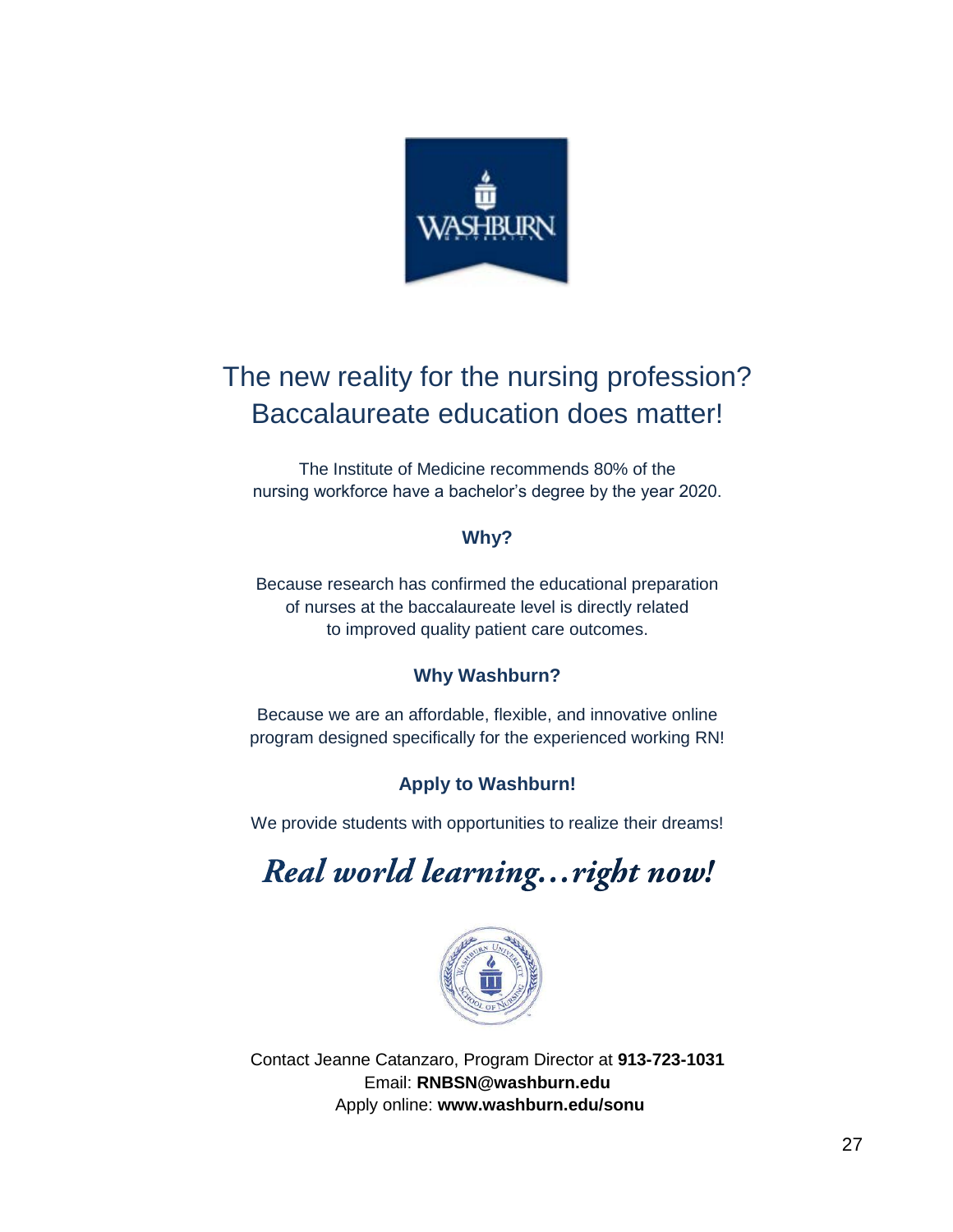## **Recruitment Program**

According to Brown, Kuhn, and Miner (2012) recruitment strategies should be geared to increasing the understanding of baccalaureate pedagogy as well as the opportunities for career advancement by pursuing a BSN degree. Efforts stressing the importance of a highly educated workforce including topics such as evidence-based knowledge to improve practice, quality and safety, leadership, as well as the reinforcement of life-long learning to remain current in practice (Brown et al., 2012). The recruitment plan for the RN-BSN program will include the following:

- $\checkmark$  Meeting with hospital and clinical agencies to discuss partnering in effort to increase the number of BSN nurses employed.
- $\checkmark$  Meeting with nursing administrators of associate degree programs to discuss program advantages.
- $\checkmark$  Development of recruitment materials with explicit information about the program. Include digital materials as well as social media.
- $\checkmark$  Target AD RN's and AD senior students through advertised webinars, career fairs, advertising in state board of nursing newsletters, and bulk/blast emails.
- $\checkmark$  Develop program announcement on Washburn University website home page with link to RN-BSN program page.
- $\checkmark$  Create admission packet for download with the option to have information packet mailed to prospective student.
- $\checkmark$  Develop and enable script to garner leads from prospective students who visit RN-BSN Washburn website.
- $\checkmark$  Establish follow-up policy and procedure on leads from email, phone, referral, or website inquiry.
- $\checkmark$  Design and implement webinars about RN-BSN program using Adobe Connect software.
- $\checkmark$  Design a public Facebook page for WUSON RN-BSN program.
- $\checkmark$  Enable application/admission process through Facebook site.
- $\checkmark$  Utilize advertising on Facebook as a recruitment opportunity.
- $\checkmark$  Determine how analytics can assist with recruitment efforts.
- $\checkmark$  Meet with current marketing company to determine other ways of reaching prospective students.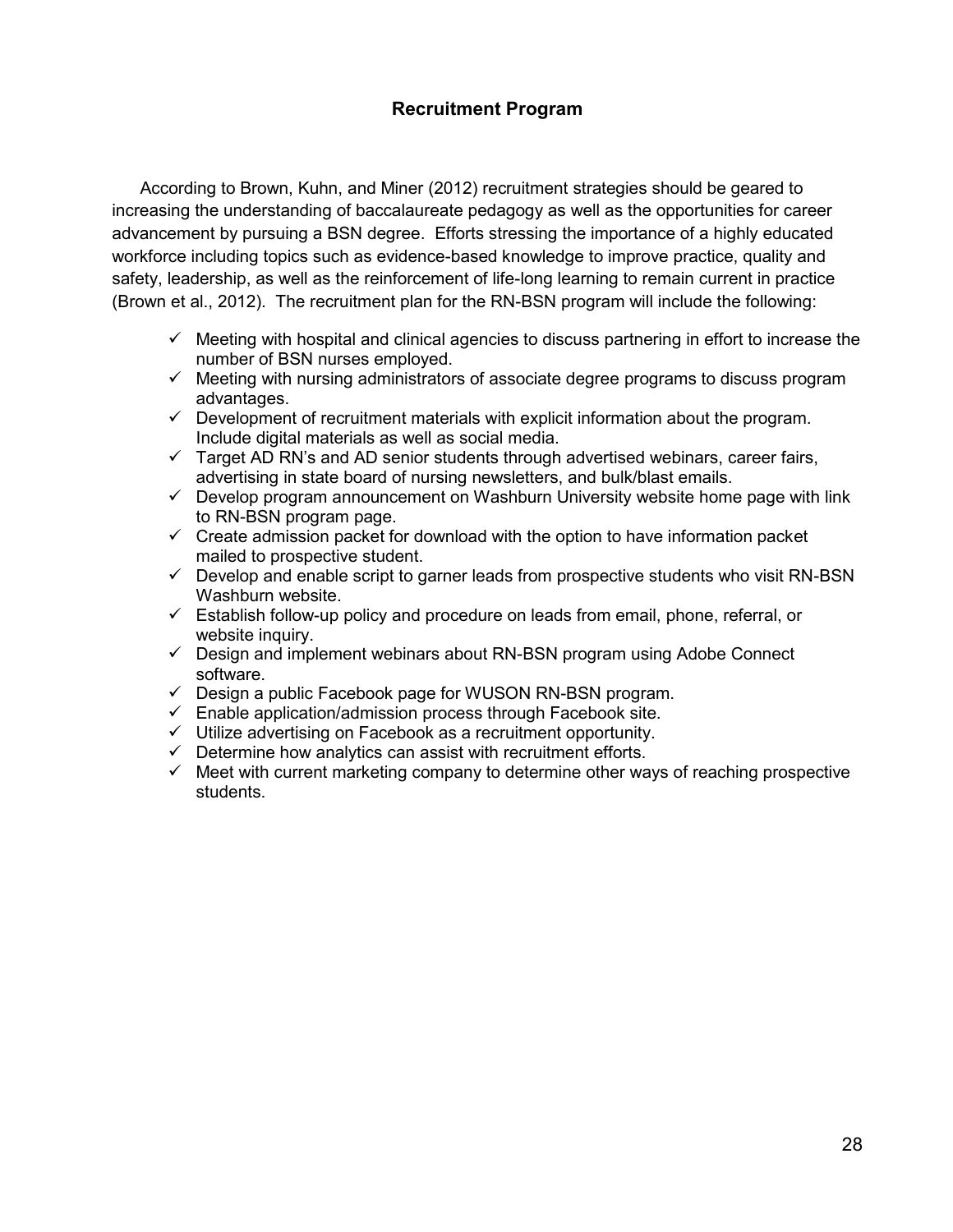#### **Program Assessment**

#### **Quality Matters Program (QMP)**

Washburn University's RN-BSN program is committed to excellence in online education. As such the implementation of the Quality Matters Program (QMP) is a priority with the goal of systematically building and evaluating online courses based on the rigorous, research-based standards. The QMP certification assures that the components of the RN-BSN online courses promote learner engagement as well as providing learners with the tools and information necessary to be successful (Maryland Online, 2010, http://www.qmprogram.org). Additionally few online nursing programs have moved forward with assuring quality of online coursework. At this time there are no RN-BSN programs in the State of Kansas with this designation. This will be a worthy certification and will be beneficial in marketing the overall program.

#### **University and School of Nursing Assessment**

The Washburn University School of Nursing values assessment of its programs. The SON actively participates in the university wide assessment program. The RN to BSN program will be review each course to determine whether content related to the end of program outcomes is being taught and/or assessed. Assessment measures will be identified and reported to the SON assessment committee and then to the university assessment committee on the school's annual report each June. Information gained will be used to further enhance student learning.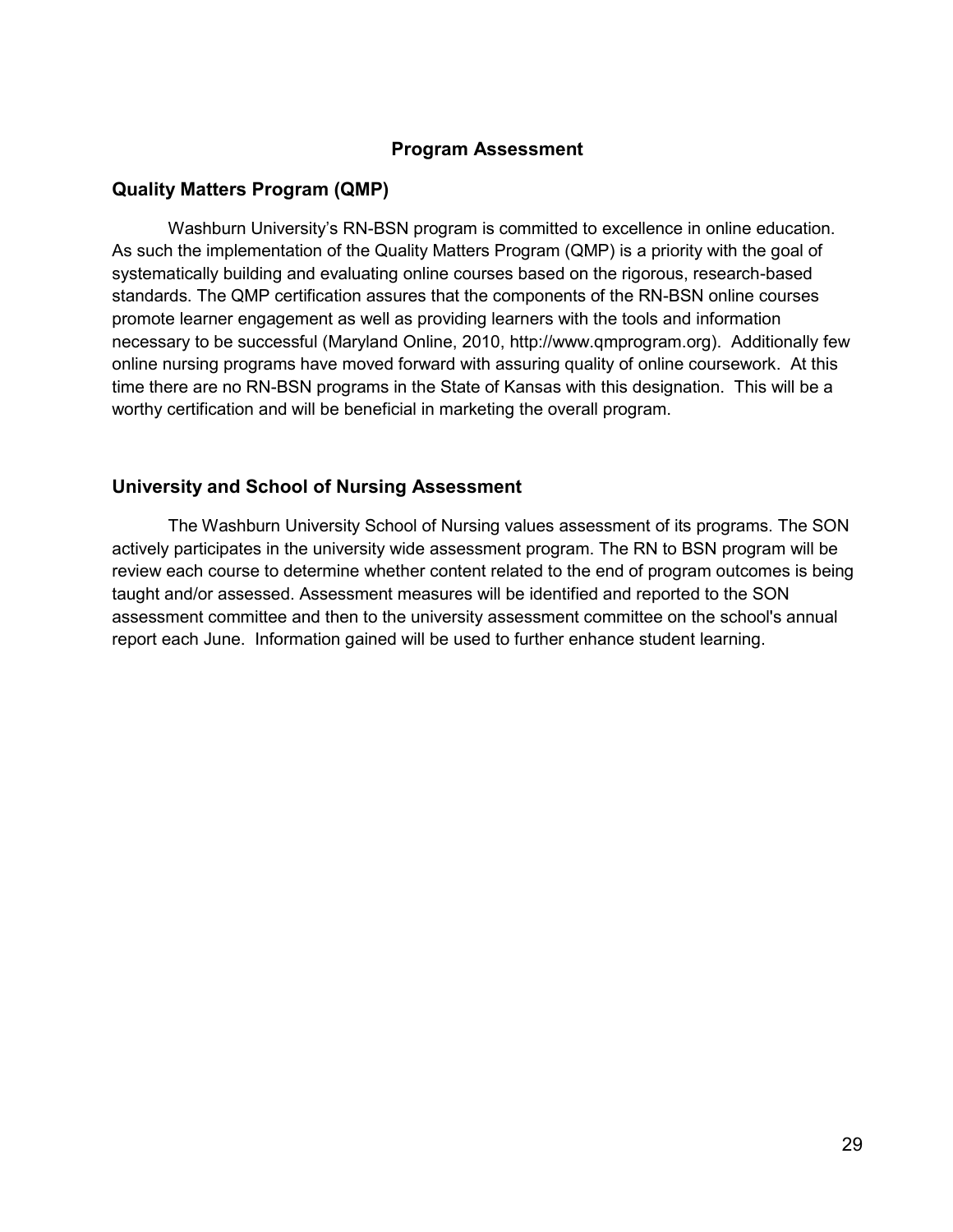## **Program Administration**

#### **Director RN-BSN Program**

The Director of the RN-BSN Program is responsible for the implementation of the RN to BSN Program. The Director will also oversee curriculum development, strategic planning, student recruitment and advising, course scheduling, and clinical placements. This is a 12 month appointment and reports directly to the Dean of the School of Nursing.

Principle duties and responsibilities:

- Coordinate the overall operations of the RN to BSN program.
- **If Identifies, selects, and contracts with faculty to teach online.**
- Assists in the development and oversees faculty development.
- **IDENTIFIER** Identifies, selects, advises, and provides orientation to prospective students.
- Assists with the development and evaluation of RN to BSN courses, class schedules, and instruction.
- Collects and evaluates data to track student progression and to improve performance outcomes of the RN to BSN program.
- Assists with the coordination procedures for collection of required data for accreditation of program.
- Coordinates all student inquiries from all sources, manages a database to track prospective students, and communication campaigns for the purpose of meeting enrollment goals.
- **Provides academic advisement and general information to prospective and currently** enrolled students.
- Represents the RN-BSN program in relation to committees and projects as assigned by the Dean.

Qualifications:

- **Required: Graduate degree in nursing.**
- **Preferred: Doctoral degree in nursing or related field.**
- **EXECT:** Active and unencumbered professional nursing license.
- A minimum of three years online teaching experience.
- **Computer literate.**
- Ability to effectively present information in group settings.
- Ability to write reports and business correspondence.
- Ability to work effectively with students, faculty, staff, and administrators.
- Attention to detail and high degree of organizational skill.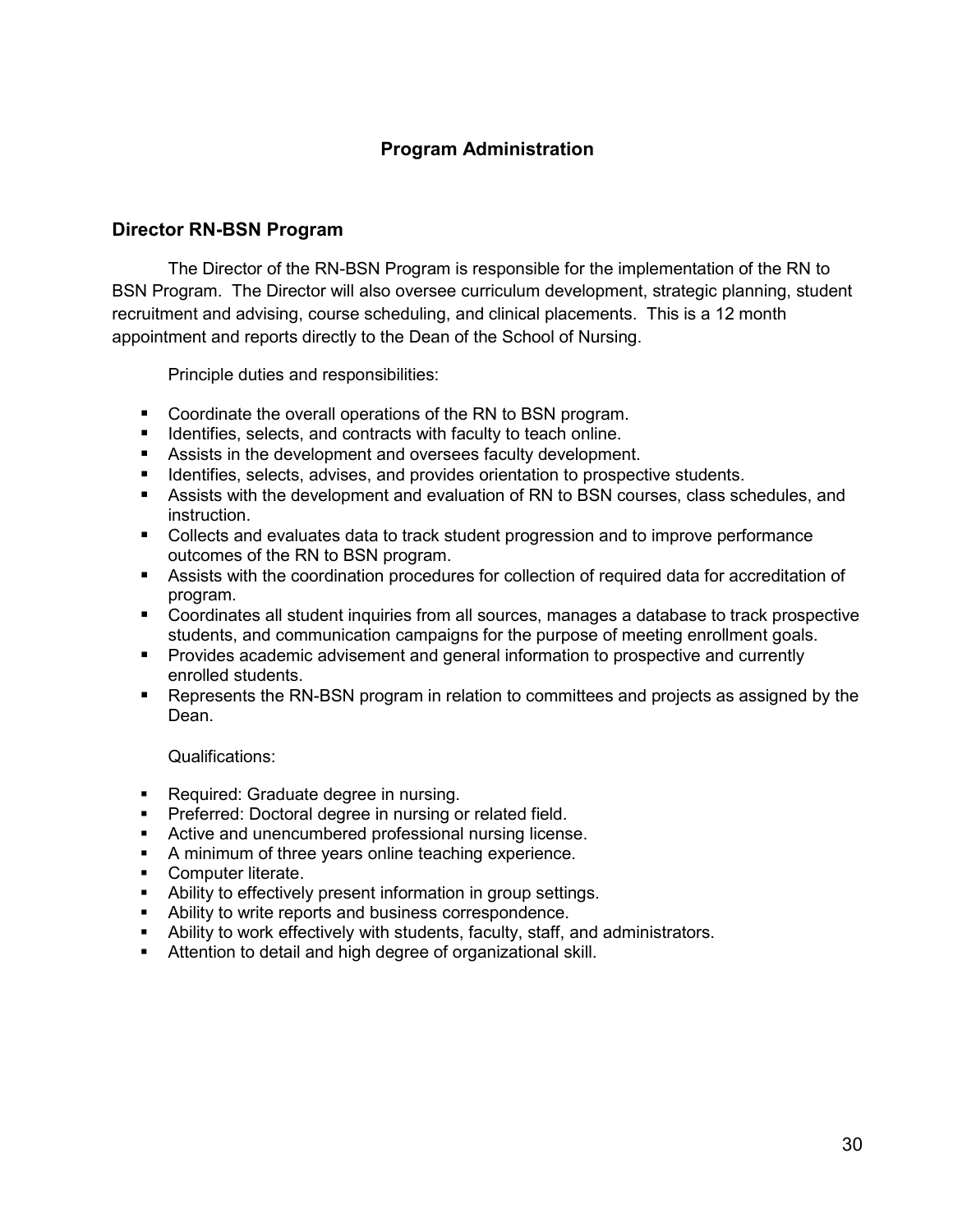## **Instructional Designer**

The Instructional Designer will report to the Program Director. This position will design and revise all online courses for the School of Nursing in conjunction with content experts and relevant staff. This position will work 10 hours per week maximum until program enrollment determines the need for additional hours.

Principle duties and responsibilities:

- Works with program director and content experts to develop online courses according to the vision and philosophy of student learning at Washburn University.
- Development and application of online templates to ensure quality control and consistency.
- Assists program director with implementation and continued review of course quality using the Quality Matters standards.
- Assists program director and content experts to design visual and multimedia for online courses.
- Assists with the integration of new technology where appropriate.
- Continually learn and apply new instructional or course development technologies for online instruction.
- Assists in the development and implementation of best practices in course design and delivery.
- Assists program director to design and implement faculty development related to online learning and instructional pedagogies.
- Remains current with new trends and developments in his/her field of expertise.
- **Performs other duties as assigned.**

#### Qualifications:

- Master's degree in instructional design, instructional or educational technology, or related field, or demonstrated evidence of extensive professional work as an instructional designer.
- A minimum of 3-5 years of instructional design experience in distance education.
- **Excellent verbal and written communication skills.**
- **Excellent interpersonal skills.**
- **Evidence of creativity and knowledge of educational pedagogy.**
- Attention to detail and high degree of organizational skill.
- **Proficient with web applications and learning management systems.**
- Ability to learn or knowledge of software to create online course components.
- Ability to work well with others in a team oriented environment.
- Ability to adapt to change and work in a fast-paced environment.
- Ability to negotiate and influence others in a positive manner.
- **Experience and/or certification with Quality Matters preferred.**
- Experience teaching online at the college level highly preferred.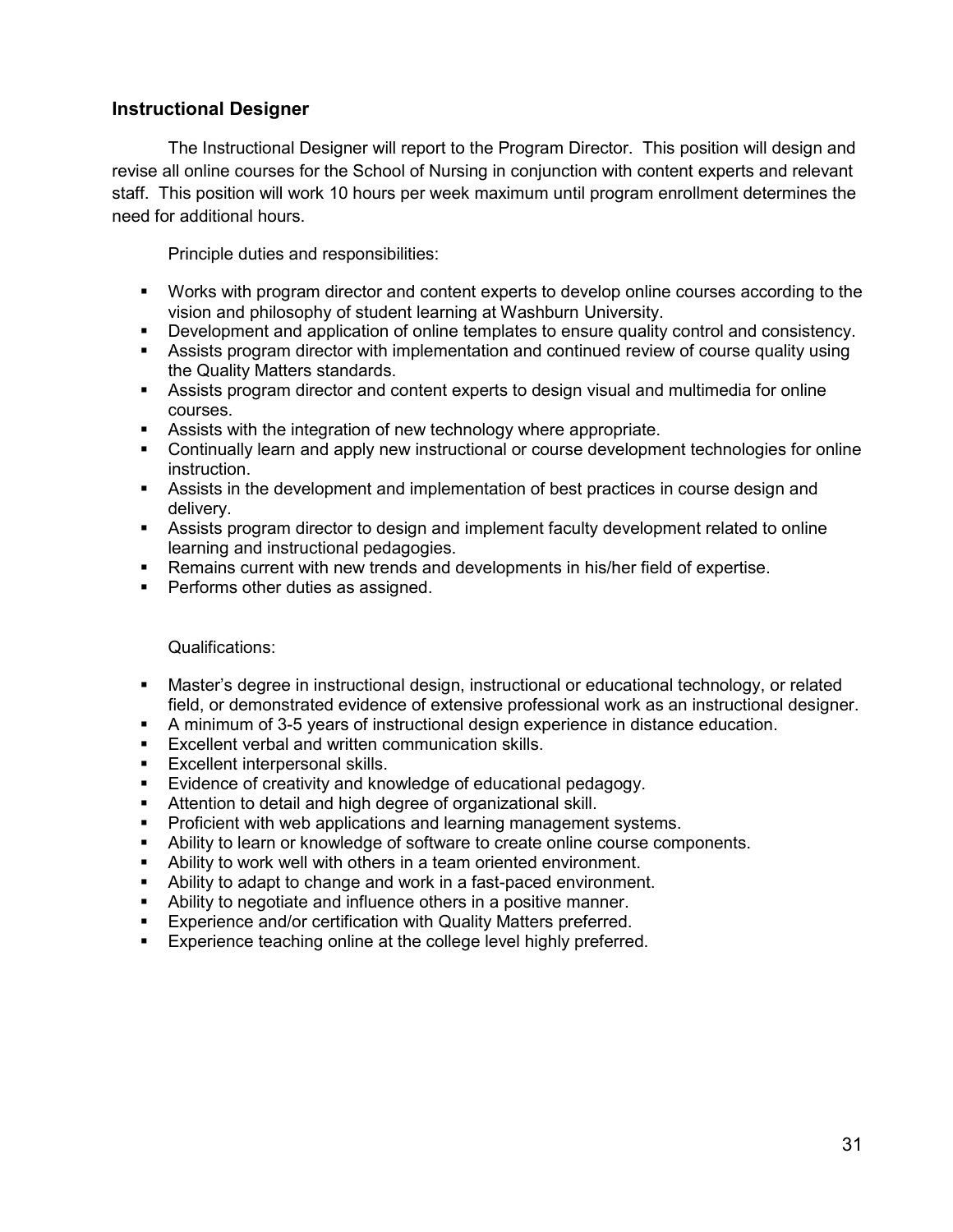## **Faculty**

Contractual, term-by-term, non-tenured teaching appointment in an online BSN articulation program. Position reports to the Director of the RN-BSN program. This position provides faculty with the opportunity to work in a professional learning community in which faculty contribute to and engage in instructional best practice for adult learners.

Principle duties and responsibilities:

- **Provide a learning environment which supports student success.**
- **Teaching synchronous and asynchronous courses as assigned by the program director** based on teaching experience.
- **Demonstrate content expertise in subject area.**
- **Maintains program determined virtual office hours per week for each class.**
- Ensures timely management and response to electronic correspondence from students and administration.
- **Facilitate engaging individual and group instructional activities.**
- Respond to student questions and concerns within 24 hours or less.
- Works with program director to address student concerns.
- Motivate students to actively participate in all aspects of coursework.
- Apply sufficient, consistent rigor in grading student assignments, giving substantive feedback and critical evaluation within one week of the assignment due date.
- Utilizes communication opportunities via weekly announcements and emails.
- Maintains and submits accurate and timely reports for student grades and progress.
- Delivers mid-term and final grades to the program director according to the academic calendar.
- **Attends online department faculty meetings.**
- **Engages in evaluation of the course and of own teaching performance.**<br>
In Maintains favorable course evaluations
- Maintains favorable course evaluations.
- Successfully completes an online faculty orientation program.
- Additional duties may be assigned by the program director.

Qualifications:

 $\blacksquare$ 

- Required: Graduate degree in nursing.
- **Preferred: Doctoral degree in nursing or related field.**
- Active and unencumbered professional nursing license
- **Minimum of two years online teaching experience.**
- **Exceptional computer skills and previous experience with learning management systems.**
- Knowledge and skill with Microsoft Office and Adobe Connect software.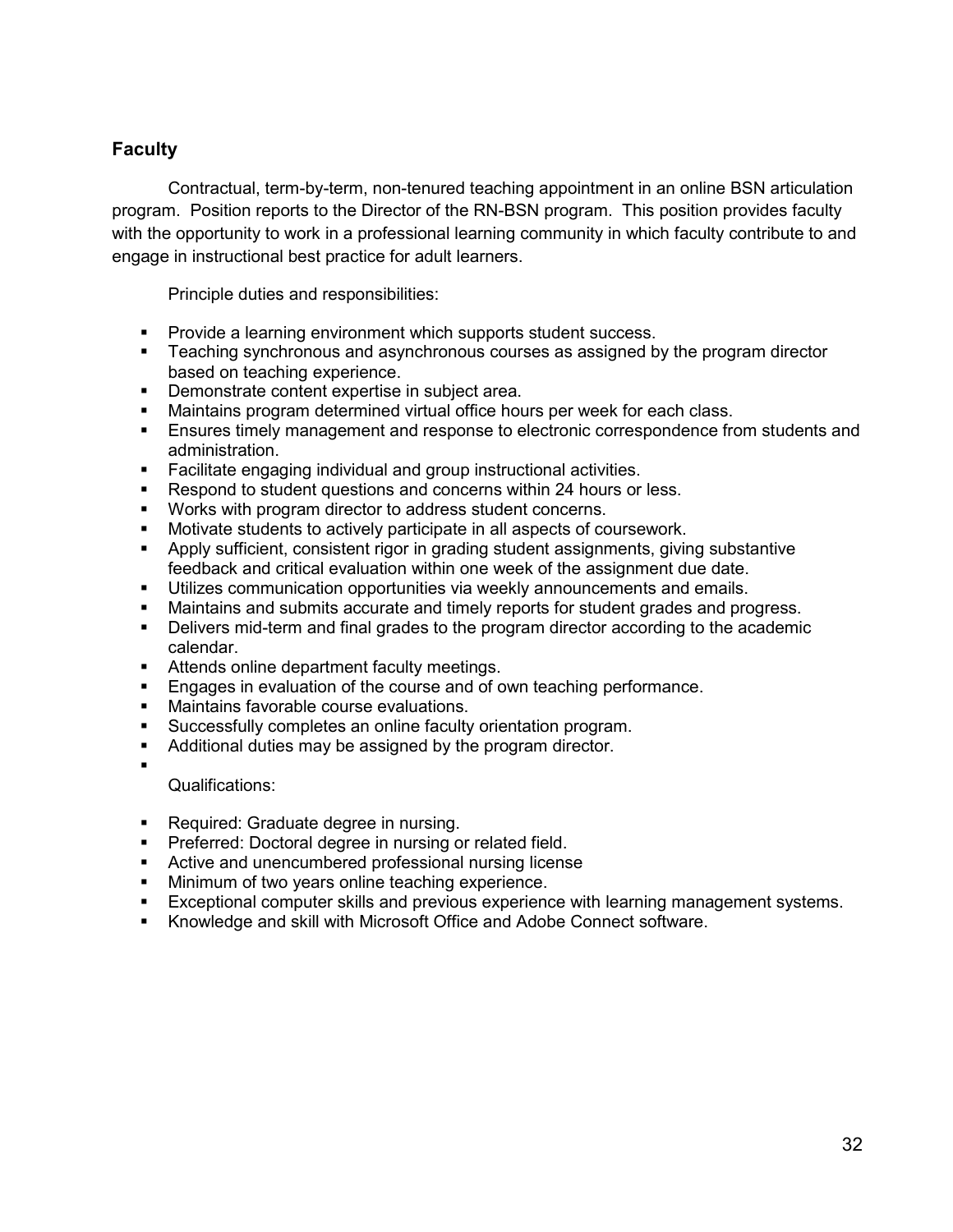## **Faculty Development**

 All faculty recruited to teach in the RN to BSN online program must complete a four week online orientation regardless of previous experience as a part of the employment process. Certification training is synchronous and asynchronous web-based program. Each prospective faculty member will be expected to complete all requirements by their respective due dates and to actively and substantively engage in classroom discussion on four days during the week and one weekend day.

The certification course is composed of four modules. This education is designed to allow Washburn University to evaluate prospective candidate's ability to effectively facilitate an online course from both content and process standpoint. Successfully completing the orientation program is considered the final step in the employment process, however, an actual teaching assignment is based on a needs assessment and completion does not guarantee said assignment.

Following successful completion of orientation, certification, and availability of a course assignment, the faculty member will be notified of assignment of a single course. Faculty member will have 48 hours to accept offer. Upon acceptance, faculty will be placed in a mentorship discussion forum and have access to a mentor during this course. After teaching an initial course successfully with positive evaluations, faculty may teach up to 2 courses during an 8 week session. Blodgett's (2008) research related to faculty development needs indicates the need for ongoing training in course management systems, online teaching pedagogy, university specific support services for students, as well as instructional design knowledge.

In addition to required orientation training, all faculty will be expected to participate in two faculty development workshops per year related to online teaching and learning. These will be available through the web and each faculty member will be notified of their availability. With Mabee Library's recent subscription to Magna Commons, the use of this resource will be more than adequate for faculty development without additional cost to the school of nursing.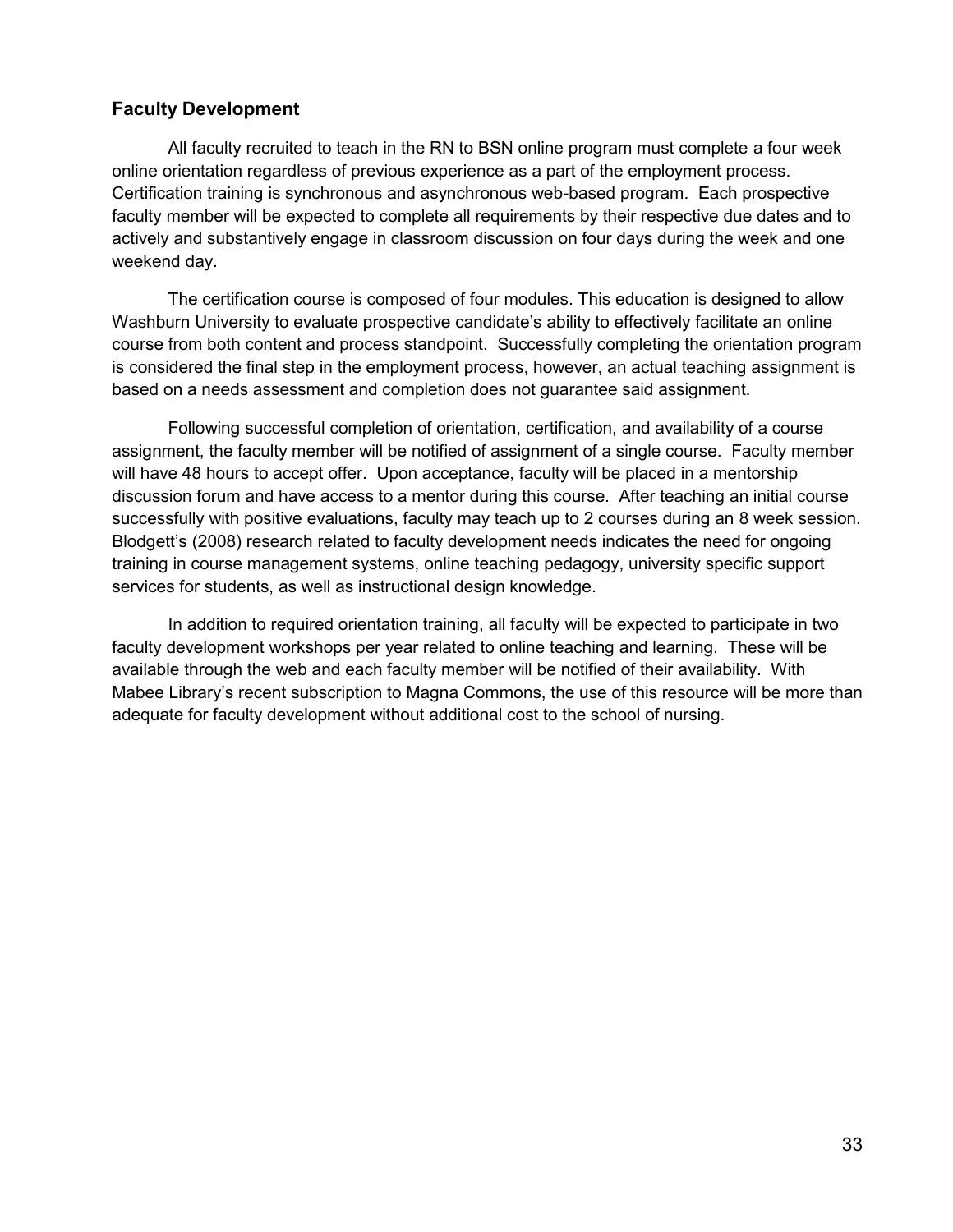## **Program Support Services**

 Crawley (2012) noted student support services are created for the purpose of completing academic goals successfully. Services provided to on-ground students must be available in an online delivery method for distance education programs so online students have the same opportunities to meet their educational goals. Online services delivered through the university website allow students to find information quickly by creating a one-stop virtual student services center (Crawley, 2012). Research indicates this method is preferred by students, cost-effective to the institution, and is being used by many online programs in the U.S. (Crawley, 2012).

 According to Crawley & Fetzner (2013) students want and need support services available 24/7/367. The one stop shop format has proven to be the most beneficial for students seeking online programs and has a clear impact on retention (Crawley & Fetzner, 2013). The availability of services to online and on-ground students is beneficial for the entire organization as clearly students who take online class may also be enrolled in on-ground or hybrid coursework.

 Crawley (2012) outlines support services with the framework developed by the Western Interstate Commission for Higher Education (WICHE) part of the U.S. Department of Education. WICHE organizes 31 support services into five suites outlined as follows:

- $\triangleright$  Administrative Core: The administrative suite includes financial aid, class schedules, course/program/university catalog(s), admissions, student accounts, student records, and registration.
- $\triangleright$  Academic Services: The academic services include advising, technical support, counseling, the bookstore, retention services, tutoring, library, developmental education services, disability services, and assessment and testing.
- $\triangleright$  Communications Services: The communications suite includes student-student communications, staff-to-faculty communications, faculty-to-student communications, faculty-staff communications, and institution-to-student communications.
- $\triangleright$  Personal Services: The personal services suite includes orientation, counseling, career services, wellness services, placement services, financial planning, and ethical and legal services.
- $\triangleright$  Student Communities: Includes student activities and student population segments.

 Certainly not all of these support services are required at each university or program. Research has indicated students have preferences for the types of services provided, however, the delivery mode appears to be the important piece. Crawley & Fetzner (2012) noted online program services offered in a self-service model is the delivery method of choice. An advantage to the student is the increased availability which does not require assistance from an advisor or faculty member (Crawley, 2012). This proves to be a cost-effective method overall, however requires planning on the design of the programs website for required information and tutorials (Crawley, 2012).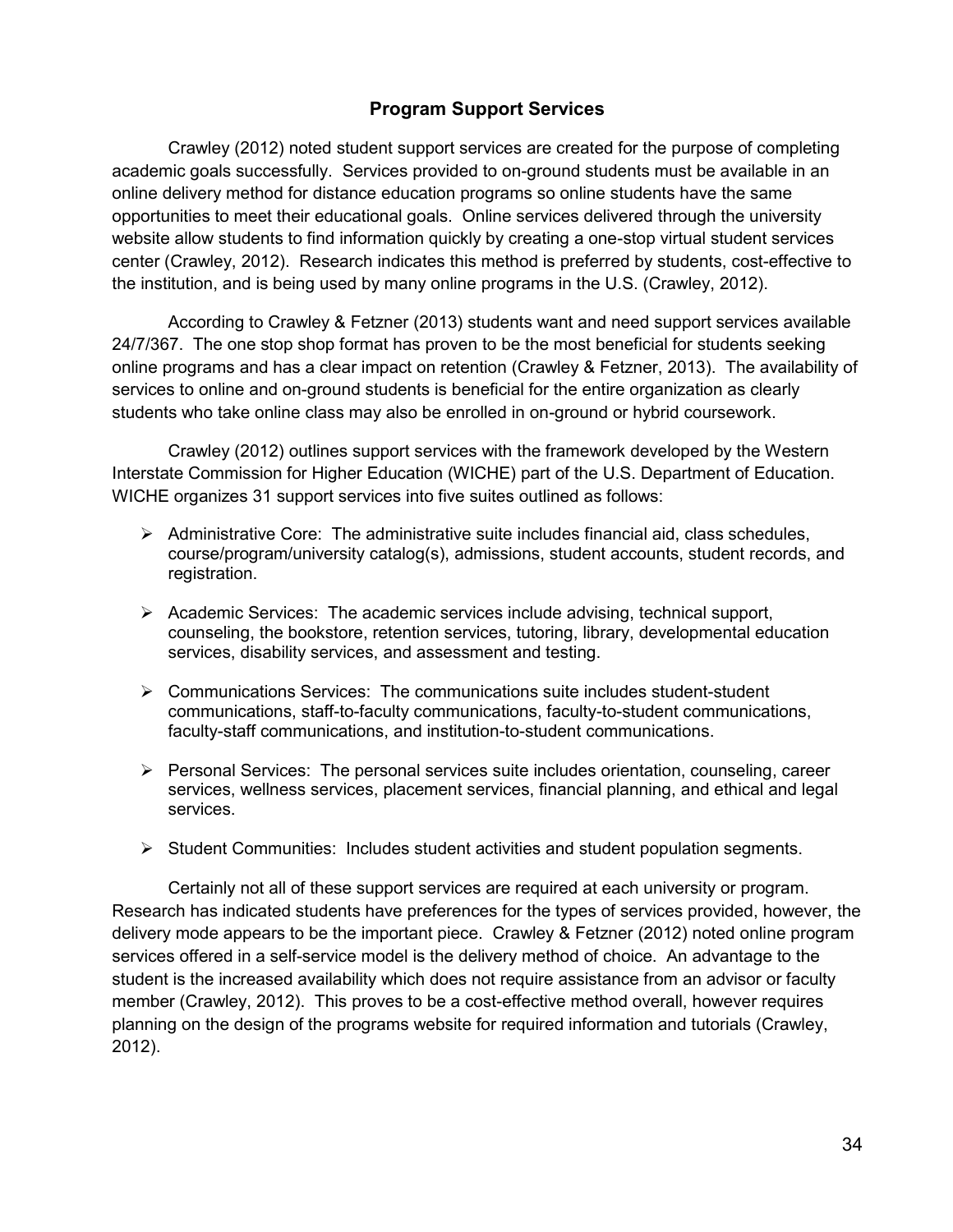The research related to support services for online students indicates the quality provided has a direct impact on retention. Britto & Rush (2013) review proven retention strategies based on research from online program evaluations. Specific strategies that have demonstrated success are the following:

- Online assessment of student readiness: Britto & Rush (2013) noted that having students take this type of assessment provides them with feedback on readiness through identifying the student's strengths and weaknesses. Although there are many assessment tools available for this purpose, many do not give the student feedback with a plan to improve weak areas. Britto & Rush (2013) researched 2,887 students over a year using *Smartermeasure* Learning Readiness software (www.readi.info). Results indicated a positive relationship between poor success in online coursework and a low score on the readiness indicator. Additionally the software enables tracking student's scores by ID.
- Online student orientation: Informing students of technical skills, required hardware and software, how to use the learning management system, netiquette, as well as what services are available to them is critical for a proper start in online coursework (Britto & Rush, 2013). Research indicates this type of start directly impacts student success (Crawley, 2012).
- Technical support/Help desk: Critical to student success in online education is the provision of adequate technical assistance. Providing technical support via phone, email, and chat is essential as a support resource. Unfortunately what is not indicated in the research literature is the impact of the hours of technical support on student success (Britto & Rush, 2013).

In reviewing other Kansas RN-BSN programs it would appear there is a lack of visibility of technical support for online students via the institutional website. In each case, the search feature had to be utilized to access information. Once located, a limited amount of information was provided. For example an email or phone number, however, few had hours of operation clearly listed. If hours of operation were available, there was no direction for off hour's assistance. Several programs offered online 'ticket' system availability requiring the student to enter their email address. If the student did not have access, this means of getting support is not feasible.

 Crawley (2012) noted the delivery of technical assistance to students is a clear indication of the quality of online programs. Educational institutions which offer online students accessible, efficient, and effective technical support impact not only the student's online experience, but their overall success (Crawley, 2012). Crawley (2012) recommends the following elements on program websites to support online learners:

- $\checkmark$  Requirements for hardware and software.
- $\checkmark$  The ability to test computer to determine if meets requirements.
- $\checkmark$  Clear quidelines regarding the scope of service, times of operation, delivery options, and usual response time for each option.
- $\checkmark$  Easy activation and access to email accounts.
- $\checkmark$  Clear online instructional tutorials to assist students with hardware, software, and learning management systems.
- $\checkmark$  Technology alerts to provide students when any system is down and time frame expected for return of service. This communication should be provided through the website, email, text message, and/or social media site.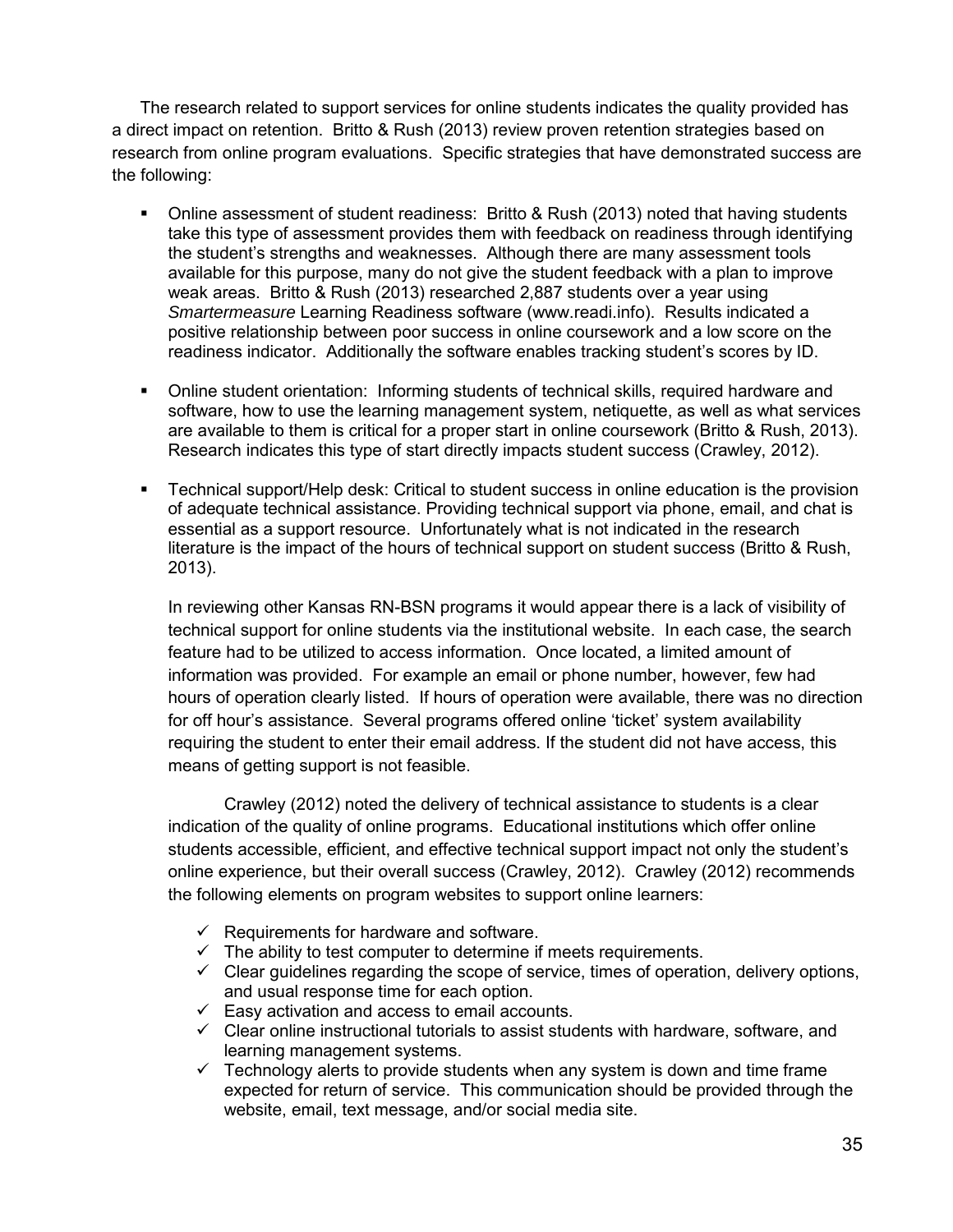- $\checkmark$  Provide a Frequently Ask Questions (FAQs) categorized by topic.
- $\checkmark$  Capability that allows the support person, with permission, to control student's computer to troubleshoot.
- $\checkmark$  A link in each course on the learning management system to access technical support.

The availability of instructional tutorials that are easily understood and accessibility have demonstrated a reduction in the amount of time students spend with help desk personnel (Crawley, 2012). The University of Washington developed online technical tutorials for the entire university student body. Students accessing the site following implementation logged an average of 31,304 sessions each day which was a 50% increase over the previous year and reduced help desk support by 25% (Crawley, 2012). Programs which provide support to students in a combination of help desk service and online accessible tutorials increase the student's success by eliminating technology type barriers which directly impacts retention (Crawley, 2012).

 As the RN-BSN program expands, evaluation of student services will be necessary. The goal for the program with regard to support services will be to provide online students with services in order to support success and retention rates. Three initiatives will be considered for addition in the future: Early alert assistance for at-risk students, online advising, and online tutoring.

Currently Washburn offers approximately 200 online course sections per semester (T. Peterson, personal communication, March 4, 2013). The addition of future services would be beneficial to all online students on campus which will be a more cost-effective way to implement. These initiatives will be evaluated once the new learning management system is implemented as there may be options for determining at-risk students through the analytics package.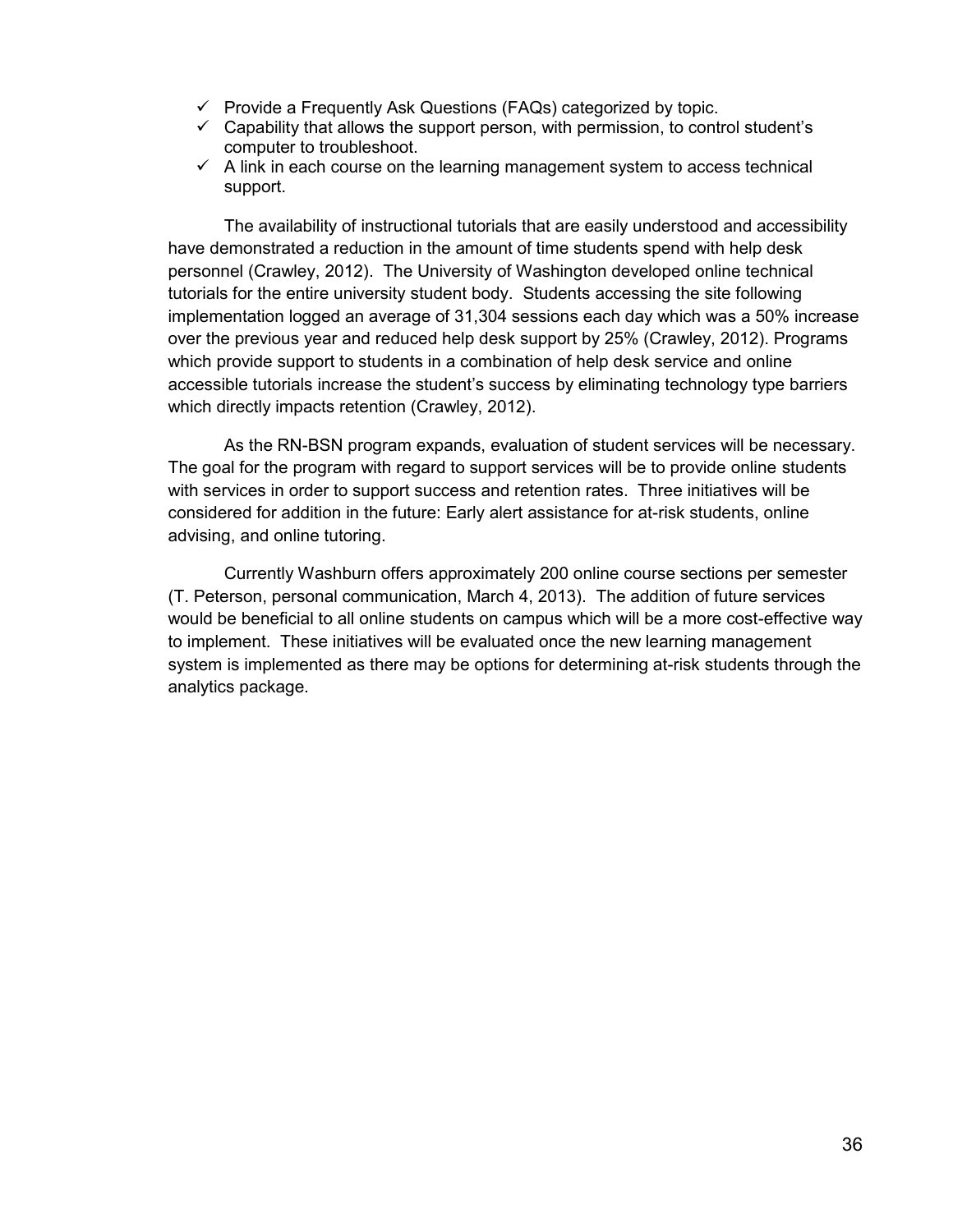#### **References**

- Allen, I. & Seaman, J. (2011). *Going the distance: Online education in the USA 2011.* Wellesley, MA: Babson Survey Research Group.
- Allen, I. & Seaman, J. (2013). *Changing course: Ten years of tracking online education in the United States.* Wellesley, MA: Babson Survey Research Group.
- American Association of Colleges of Nursing. (2012). *Employment of new nurse graduates and employer preferences for baccalaureate-prepared nurses.* Chicago, IL: Author.
- American Association of Colleges of Nursing. (2010). *Fact sheet: Nursing faculty shortage*. Retrieved from http://www.aacn.nche.edu
- American Association of Colleges of Nursing. (2008). *Draft: Revision of the essentials of baccalaureate education for professional nursing practice*. Retrieved from http://www.aacn.nche.edu
- Blodgett, M.C. (2008). Adjunct faculty perceptions of needs in preparation to teach online. *Dissertation Abstract International, 69*(6). (UMI No. AAT 3311265). Retrieved March 1, 2013, from Dissertations and Theses database.
- Britto, M. & Rush, S. (2013). Developing and implementing comprehensive student support services for online students. *Journal of Asynchronous Learning Networks, 17*(1), 29-42. Retrieved from: http://www.sloanconsortium.org
- Brown, R.A., Kuhn, S., & Miner, M. (2012). Innovative accelerated RN-to-BSN model: Implementation and evaluation. *Journal of Nursing Education, 51*(10), 582-585. http://dx.doi: 10.3928/01484834-20120823-02
- Bureau of Labor Statistics, U.S. Department of Labor. (2012). *Occupational outlook handbook: Registered Nurses* (2012-2013 ed.). Retrieved from: <http://www.bls.gov/ooh/healthcare/registered-nurses.htm>

Crawley, A. (2012). Supporting online students: A guide to planning, implementing, and evaluating services. San Francisco, CA: Jossey-Bass.

Crawley, A. & Fetzner, M. (2013). Providing service innovations to students inside and outside of the online classroom: Focusing on student success. Journal of Asynchronous Learning Networks, 17(1), 7-12. Retrieved from: http://www.sloanconsortium.org

- Institute of Medicine. (2010). *The future of nursing: Focus on education*. Retrieved from http://www.iom.edu
- Jarzemsky, P. (2012). Advancing the science of human patient simulation in nursing education. *Nursing Clinics of North America, (47)*3, 355-364. http://dx.doi:10.1016/j.cnur.2012.05.004